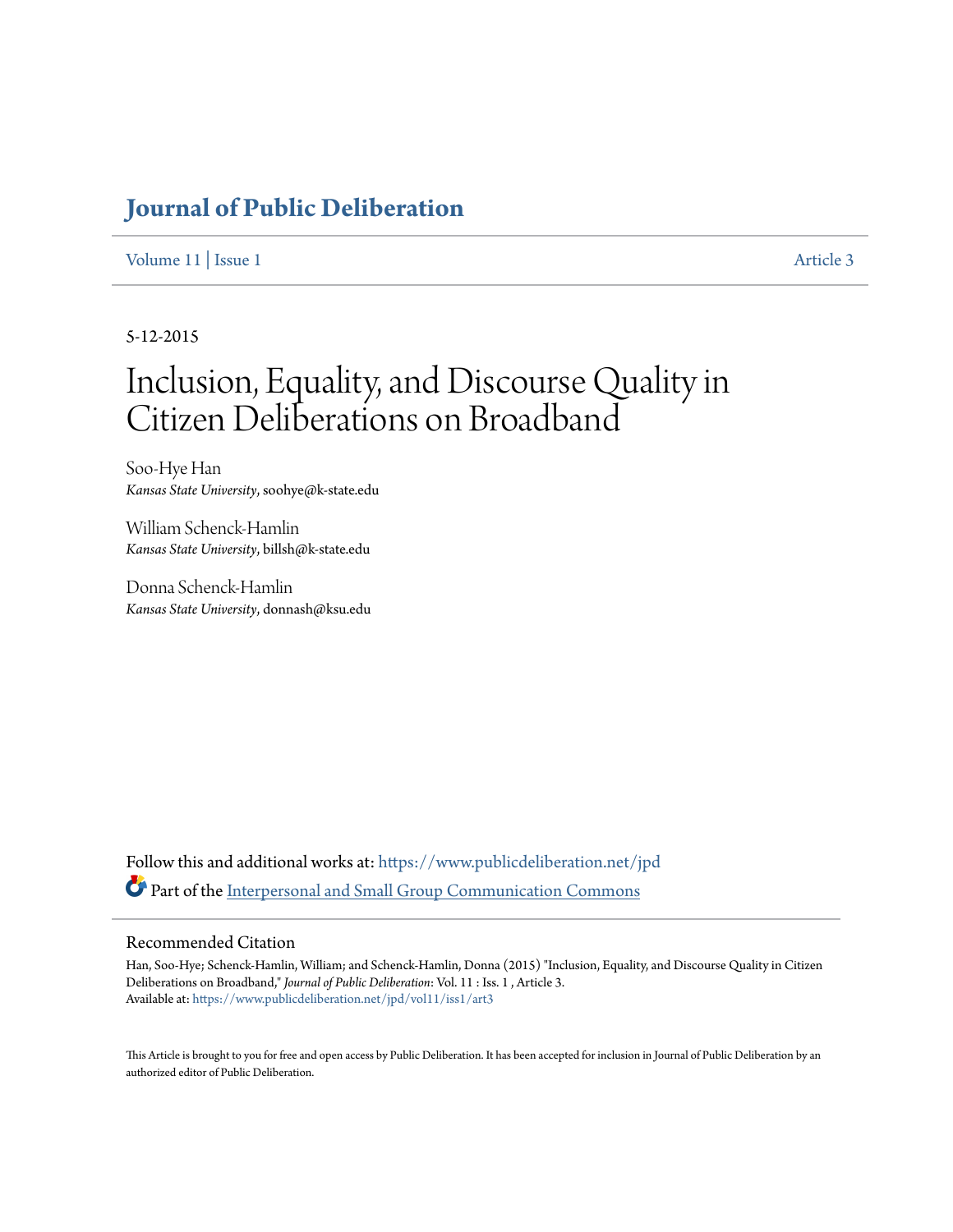Inclusion, Equality, and Discourse Quality in Citizen Deliberations on Broadband

# **Abstract**

Proponents of deliberative democracy have theorized that in order to contribute to improved decisionmaking, citizens should aim for high levels of inclusion, participation equality, and reciprocal, rational reasoning when they convene to discuss policy issues. To measure the extent to which these goals are achieved in actual practice, the authors analyzed transcripts from 13 public forums on the topic of broadband access in rural communities. Demographic attributes of participants were compared with their utterances during deliberation, coded by five quality variables: justification rationality, common good orientation, constructive politics, interactivity, and consideration of trade-offs. Analysis showed that turnout, quantity and quality of discourse varied significantly across different socioeconomic groups. For example, individuals with college education were more likely to provide higher levels of justification, alternative and mediating proposals, and consideration of the common good compared to those without college education. Non-salaried participants expressed the lowest level of justification for their arguments and showed significantly less interactivity with other participants. Addressing these differences requires greater effort by forum organizers to prepare participants through repeated, sequential forum experiences.

# **Keywords**

Inclusion, Equality, Discourse Quality, Citizen Deliberation, Broadband

# **Acknowledgements**

The authors would like to thank the editor and two anonymous reviewers for their careful reading and helpful comments.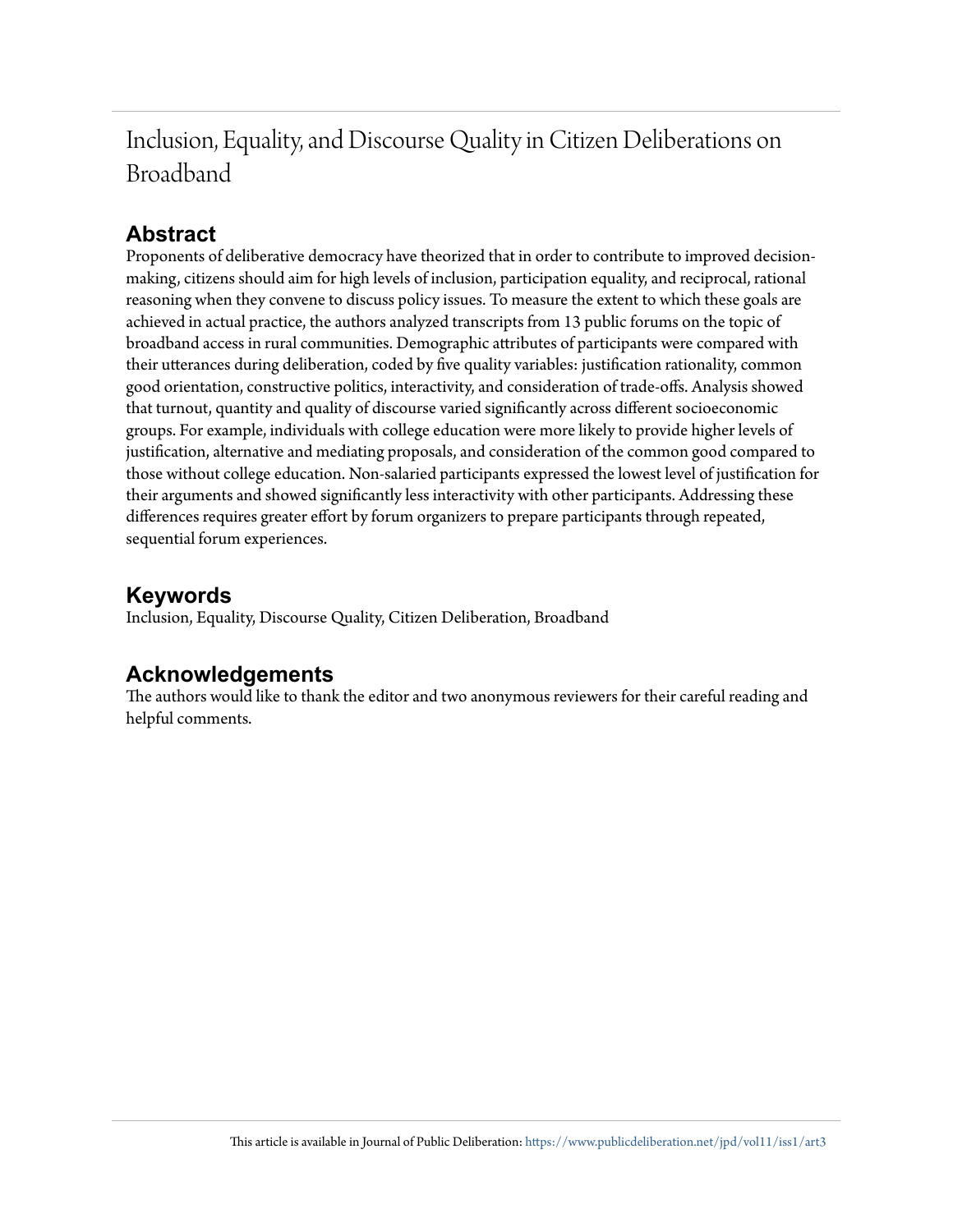Today, representative democracy as Americans perceive it, is rife with elected officials' reliance on exclusion, misinformation, and rhetorical substitutes for justification in decision making. Illustrative of these complaints is the case of decision making in telecommunications policy, reported by the *Topeka Capital Journal*. "Consumers were not invited" (Carpenter, 2013) to a meeting dominated by competing Internet service providers developing a bill that would influence everyone with a phone across the state. The article states:

'This bill was written by telephone companies for telephone companies,' said David Springe, consumer counsel with the state's Citizens' Utility Ratepayer Board. The product of labor by the bill's authors passed easily out of Seiwert's committee and was embossed by the House 118-1 in a vote belying gravity of policy on the line. The solitary dissident, Rep. Larry Hibbard, a Republican from Toronto, expressed dread framed as a warning. He said customers in rural areas of Kansas could experience a double-barrel setback: price increases and reduced services. (Carpenter, 2013)

An antidote to these flaws in decision-making is the idea of deliberative democracy promoted among scholars and practitioners for the past three decades. Deliberative theorists argue that, "informed, well-reasoned, and independent thinking by citizens who engage in public talk could replace rule by semiautonomous elites" (Jacobs, Cook, & Delli Carpini, 2009, p. 8). Proponents of deliberative democracy suggest that citizen deliberation could lead to enlightened citizenry, more democratic decisions, and ultimately, 'more government by the people' (Dryzek, 2000; Gastil & Levine, 2005; Gutmann & Thompson, 2004).

In order to attain those ideal outcomes, however, deliberative theorists argue that citizens in the public sphere must adhere to certain norms, particularly inclusion, equality, and communicative rationality (Habermas, 1984; Knight & Johnson, 1997). The principles of inclusion and equality assert that deliberation must be open and accessible, and that everyone should be given an opportunity to participate (Benhabib, 1996; Bohman, 1996; Chambers, 1995; Cohen, 1997; Habermas, 1996; Young, 2000). The norm of communicative rationality suggests that reason giving must serve as the backbone of democratic deliberations (Habermas, 1984) and that citizens have an obligation to provide "mutually accessible and acceptable reasons" to one another (Gutmann & Thompson, 2004, p. 62).

While proponents of deliberative democracy uphold these normative standards, some critics question whether the standards can be met in reality (Bohman, 1996;

1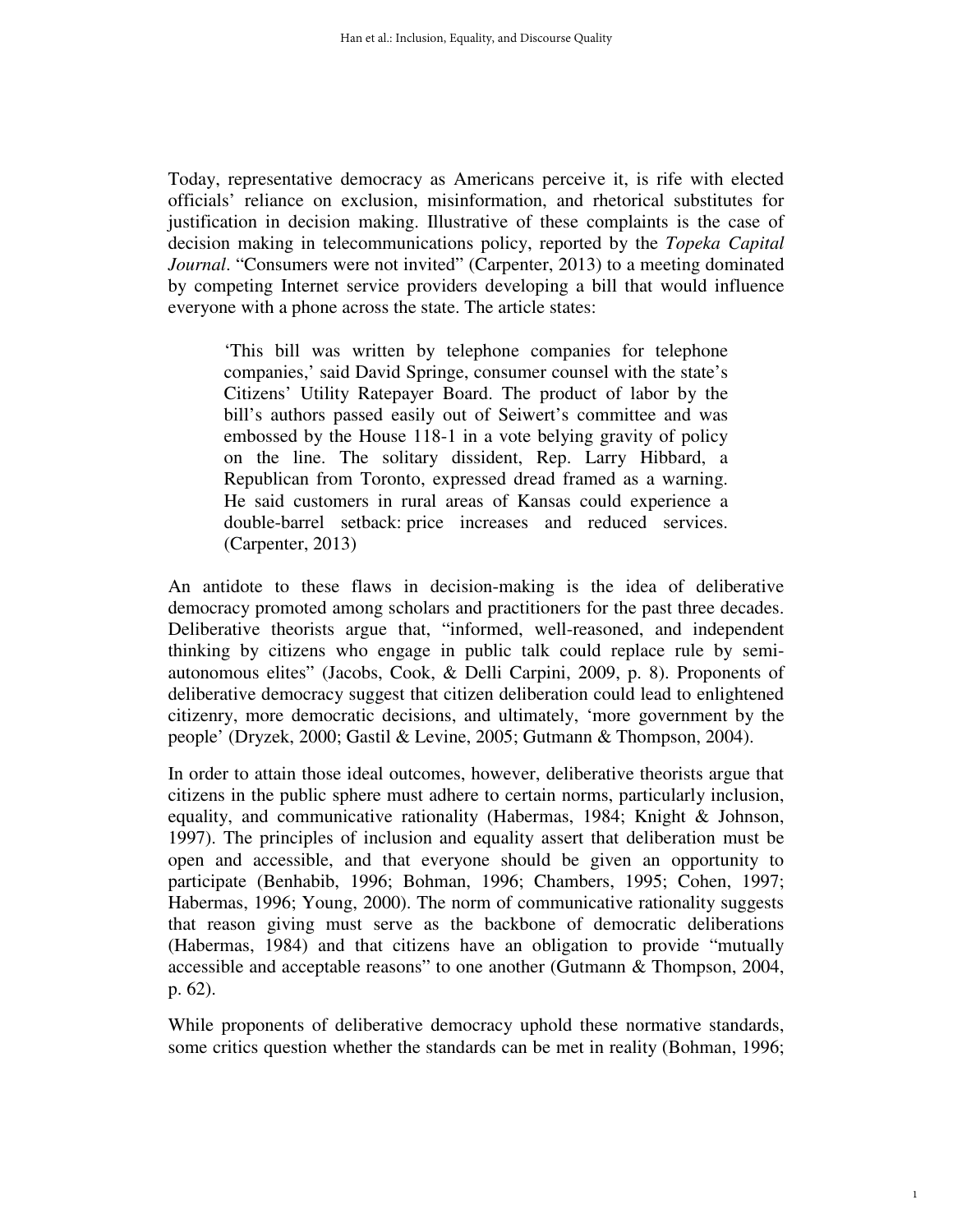McCarthy, 1984; Rienstra & Hook, 2006). Some suggest that those who are marginalized in society are likely to be marginalized in public deliberation (Fraser, 1992; Mansbridge, 1983; Sanders, 1997; Young, 2000). Others contend that the heavy focus on reason giving tends to prize certain segments of the population while disadvantaging those who are inexperienced in particular modes of formal discussion (Bächtiger & Pedrini, 2010; Hastie, Penrod, & Pennington, 1983; Sanders, 1997). For these reasons, critics postulate that public deliberation may instead reinforce socio-economic inequalities and even lead to antidemocratic outcomes (Elster, 1997).

While the scholarly debate over the efficacy of public deliberation continues, groups demanding more public discussion of current issues have been convening forums, from which much has been learned. We intended to scrutinize the extent to which normative standards of *inclusion*, *equality*, and *quality of discourse* might be met in real-life citizen deliberation. This study is based on a program of Kansas library forums on broadband telecommunications policy.

In 2011, the Bill and Melinda Gates Foundation provided grants to seven states for the purpose of promoting broadband (high-speed Internet) access in rural, remote regions. In Kansas, the State Library distributed those funds across regional public library networks, one of which chose deliberative forums as a mode of stimulating inquiry into needs, uses, and modes of broadband delivery. North Central Kansas Libraries System (NCKL) worked with the Institute for Civic Discourse and Democracy (ICDD) to conduct 13 public forums in small communities in 2012. The topic of broadband connectivity was highly relevant to public libraries since a concurrent state legislative session was addressing the agency for implementing e-rate and other modes of public funding for these institutions.

The public issue of broadband access affects both urban and rural populations. Rural populations in particular face the prospect of increasing digital exclusion in the United States due to higher costs to telecommunications companies of extending "last mile" broadband connections to low-density markets. According to a national engagement framework, *Building Digital Communities*, "The cost of digital exclusion is great. Without access, full participation in nearly every aspect of American society – from economic success and educational achievement, to positive health outcomes and civic engagement – is compromised" (IMLS, 2012). This framework addressed the need for public learning and advocacy during a time of increasing competition and concentration of Internet service providers, along with disparities of service between rural and urban populations.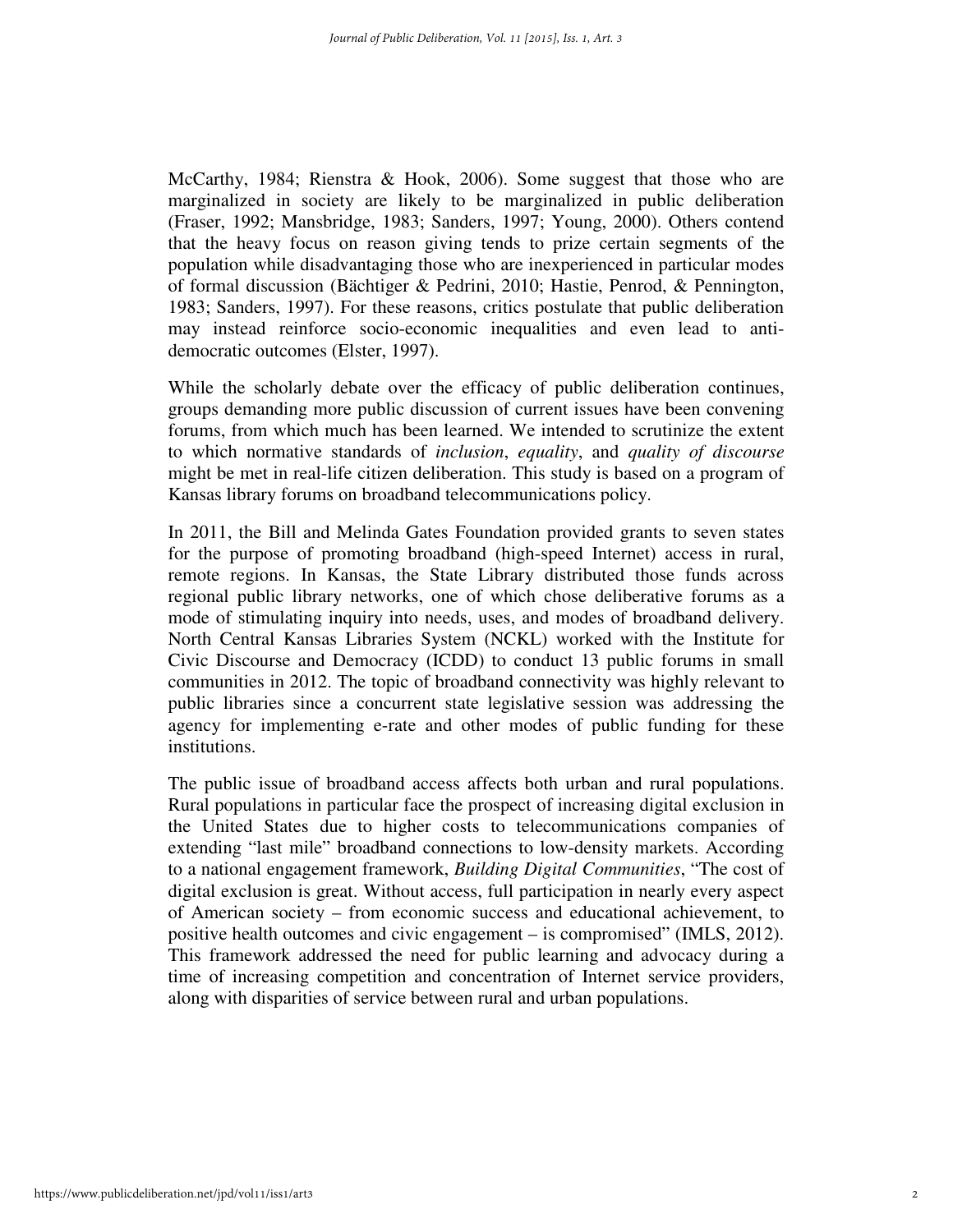This concern for a growing "digital divide" between socioeconomic groups prompted NCKL and ICDD to promote public conversations on broadband policy. NCKL libraries understood their role as the "first and last resort" for Internet access, among patrons unable to afford high-speed connections at home (Bertot, 2006, p. 17). Before proposed Kansas policy changes to subsidized public access took place, library staff and their boards were encouraging patrons to become informed of potential impacts and alternatives. ICDD reinforced the choice of public deliberation, based on the principle articulated by Iris Young that legitimacy of a policy decision in a democracy "depends on the degree to which those affected by it have been included in the decision-making process and have had the opportunity to influence the outcomes" (Young, 2000, pp. 5-6).

As researchers affiliated with ICDD, we sought to capture data from these forums and submit them to analysis using selected variables from the Discourse Quality Index (DQI). Rather than using DQI as a whole to evaluate the overall quality of deliberation, selected variables were used to examine attributes of speaker utterances in relationship to demographic factors of participation. Since public libraries are required, by law, to feature open meetings, we anticipated that the libraries could attract a wide range of local participants. Using a content analysis of 23 citizen deliberations and survey data, this study examines the following questions: What are the relative *quantities* of participation across different demographic attributes? And, what *quality factors* associated with deliberative standards are correlated with demographic attributes?

#### **Methods**

# **Forum Event Organization**

Concerted efforts were made by local and regional libraries to encourage an inclusive participation across their communities. The forums were publicized in local newspapers, at the library, and on their website (including social networking sites, e.g., Facebook). A majority of the libraries contacted their local chamber of commerce and schools to solicit participation, and some utilized local radio stations and posted flyers in restaurants, post office, and grocery stores. To reduce constraints to work-day evening attendance, a free pizza meal was provided to participants. All but one forum were conducted in local public libraries.<sup>1</sup>

Each forum followed the same structure: a) an introduction by the lead moderator featuring the reason for addressing broadband access in rural communities, b) a

 $\overline{a}$ 

<sup>&</sup>lt;sup>1</sup> One forum was conducted at a local bank.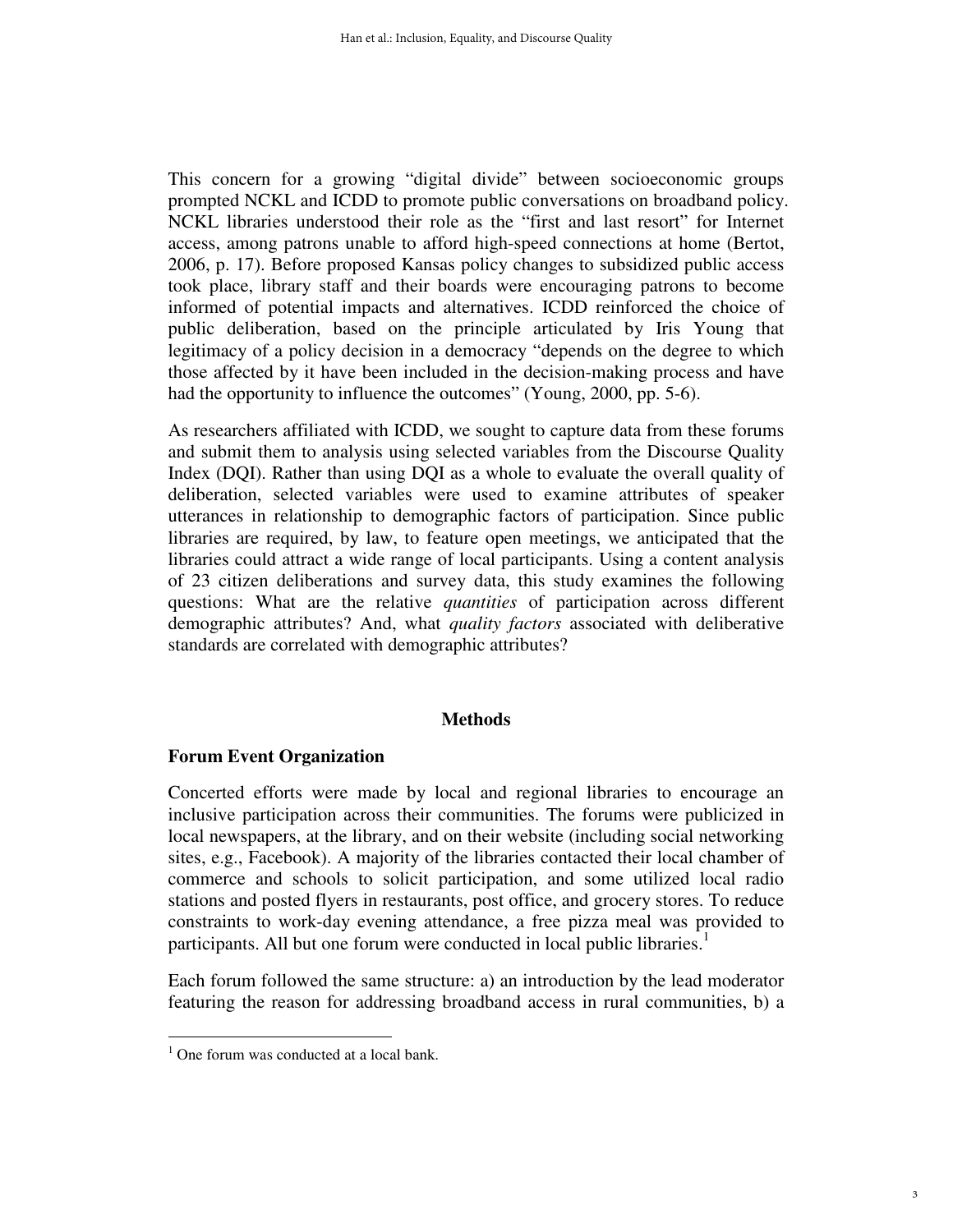short video of commentary from three regional stakeholders, c) description of ground-rules for effective forum discussion (see Appendix A), and d) facilitated small-group discussions structured by five questions<sup>2</sup>.

A total of 142 individuals participated in the forums. Upon arrival, participants were asked to fill out a short questionnaire that included demographic items and the level of interest and knowledge on the issue of broadband connectivity in rural communities. After the completion of the questionnaire, participants were given an informative brochure containing key terms pertaining to broadband Internet, brief historical perspectives on policies on broadband access, and the roles of government (federal, state, and local) on the issue of broadband access. After viewing a short clip featuring a student, an Internet service provider, and a local economic development agent, participants were randomly assigned to small groups of three to eight people (average group size  $= 6$ )<sup>3</sup>, each hosted by a trained table facilitator. All forums followed the same procedure with each facilitator following a script to ensure uniformity in format.

On average, small group discussions lasted over 65 minutes  $(SD = 6, Range = 54)$ to 77 minutes). After the discussion, all groups shared ideas presented in their group. Participants were then thanked and asked to fill out a short questionnaire on their experience. Twenty-five small group discussions were conducted, and 23 group discussions were successfully audio-recoded, transcribed, and content analyzed.

# **Deliberation Quality Measures**

The analysis is based on the version 2.0 of the Discourse Quality Index, or DQI (Bächtiger, Shikano, Pedrini, & Ryser, 2009). Version 1.0 was created through the work of Steiner, Bächtiger, Sporndli, and Steenbergen (2004) as a means of generating quantitative evaluations of deliberative forums. At the time, most investigations used qualitative methods (Steiner et al., 2004). Steiner et al. contend that qualitative studies are important for exploring the subtleties of deliberative practice; whereas, quantitative studies can speak to audiences (e.g. political theorists) who seek measures of efficacy.

 $\overline{a}$ 

 $2$  Protocol questions: 1) Ask participants to describe their own and their community's current and future anticipated Internet use; 2) Ask participants to describe Internet access along a valueoriented continuum, e.g. *right*, *public utilit*y, *service*, *pay-to-play*; 3) Examine four funding sources for broadband access and value orientations to them: federal, state, municipal and private; 4) Ask participants what would have to happen to achieve optimal access, and 5) Ask participants what they are willing to do to influence decision-makers.

<sup>&</sup>lt;sup>3</sup> This number excludes table facilitators and note-takers.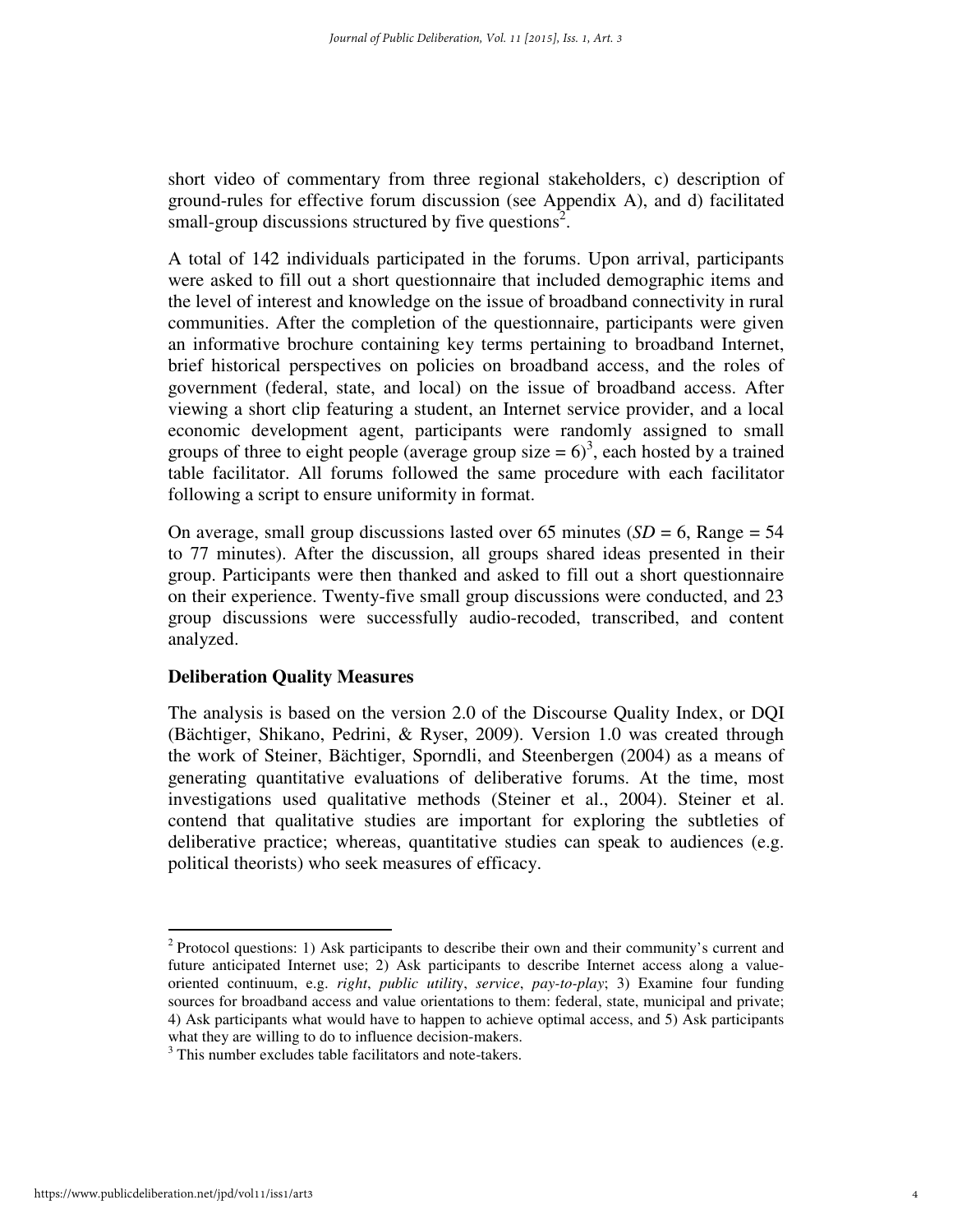Both versions function under the assumption that deliberation occurs on a continuum ranging from 'no deliberation' to 'ideal deliberation' (Steiner et al., 2004). The categories of both versions track Habermas' discourse ethics by including these principles: 1) open participation in deliberation; 2) justification of assertions and validity claims; 3) consideration of the common good; 4) treatment of other participants with respect; and 5) arrival at a rationally motivated consensus or "constructive politics" (Steiner et al., 2004).

While the original version of DQI was developed to measure the quality of discourse in elite deliberation (e.g., parliamentary debates), version 2.0 was created to analyze the quality of discourse in citizen deliberation (Bächtiger et al. 2009). This makes the version 2.0 of DQI an appropriate measure for this study. The version 2.0 encompasses a broader view of deliberation including interactivity, deliberative negotiation, and storytelling. First, all deliberation requires a certain amount of engagement among participants; a certain amount of "give and take." Interactivity attempts to measure the extent to which participants recognize the merits of the claims of others. Second, Mansbridge (2009) argues that ideal deliberation is marked more by negotiation than by coercion and threats. Version 2.0 adds a component for "deliberative negotiation." Because we were uncertain of the extent to which participants in our forums would actually engage in deliberative negotiations, we changed this variable to 'Consideration of Tradeoffs.' Mansbridge (2009, p. 19) referred to negotiators exploring trade-offs when no single "right" or "fair" solution to a problem can be agreed upon. Third, feminists and other deliberative theorists have argued that Habermas' standards for deliberative discourse privileges rational, dispassionate discussion over other form of communication (Bächtiger, et al., 2009). Version 2.0 adds a component of story telling.

Given our interest in inclusion, equality, and communicative rationality, we examined the following five categories that are closely linked to these variables: a high *level of justification* for arguments, which justifications rest on references to the *common good* in their content; *interactivity* among participants; *constructive politics*; and *trade offs*. 4 The definitions are given below.

*Justification Rationality*. According to Habermas, in an ideal speech situation, all claims and reasons are open to inspection. This variable assesses to extent to which participants offer justifications of their claims or proposals in some logically coherent way (Habermas, 1984, p. 177).

 $\overline{a}$ <sup>4</sup> The "storytelling" variable was initially included in our coding scheme, but the research team had a difficulty achieving an acceptable reliability score after multiple trials of sample coding and discussions. Therefore, the variable was dropped from our final analysis.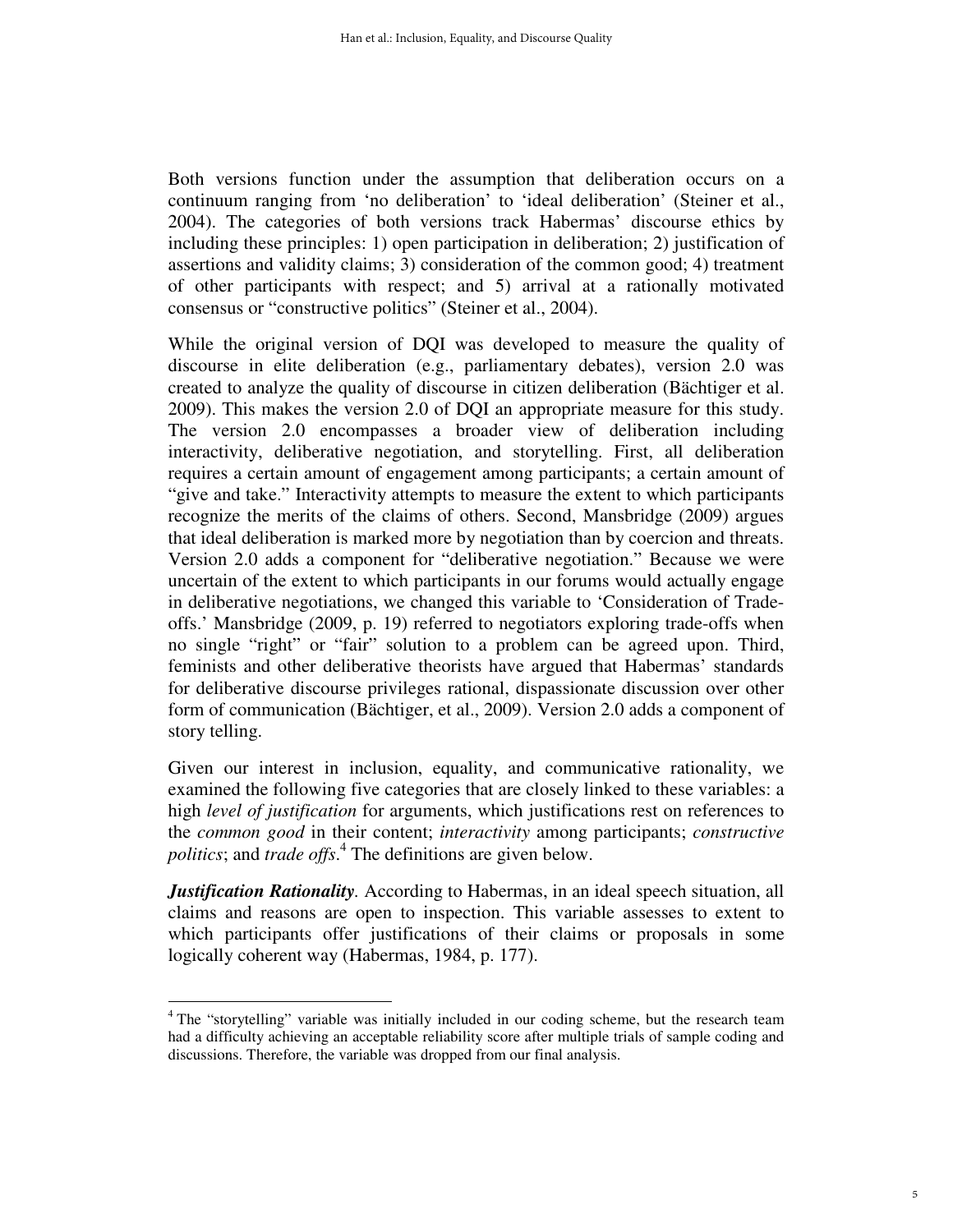*Common Good Orientation.* This variable assesses the extent to which participants express claims or proposals that address more collective than personal impacts. Articulations of the common good can be cast in terms of the "difference principle," addressing the needs of those most disadvantaged, or in terms of the "greatest good for the greatest many."

*Constructive Politics.* During a deliberation, proposals and counter-proposals may be presented in sequence. Constructive politics denotes the degree to which participants offer alternative proposals, or attempt to mediate among proposals (as opposed to stubbornly maintaining unchanged positions on a proposal).

*Interactivity*. Evidence that participants are interacting with one another is indicated by their mentioning each other by name, or by their explicit reference to one another's statements. The normative principle of reciprocity dictates that participants owe one another a considered response to their contributions.

*Consideration of Trade-offs.* When multiple proposals are put forward during a deliberation, participants are expected to weigh the potential advantages and disadvantages among them. The degree to which they are able and willing to examine proposals in such detail reveals the depth of deliberative quality achieved.

Steiner et al. (2004) employ the term "utterance" for an expression that is to be coded using the categories above. When a participant speaks, a separate analysis begins. A deliberation then consists of a sequence of speaking turns. If a person speaks multiple times during a deliberation, then each is coded separately and independently. If someone is interrupted, the interruption is coded separately.

# **Measurement**

The quantities of participation across different demographic attributes were measured by the representativeness of the forum participants' demographic characteristics (age, gender, race/ethnicity, education level, and income level) compared with U.S. Census data for the county of each forum. Equal participation was measured by the number of words uttered by each participant as a proportion of the total number of words uttered in a given discussion. For instance, if there were five participants in a given group and 5,000 words were uttered during the discussion, equal participation should amount to each person speaking roughly 1,000 words (20% of the total words spoken).

In order to standardize for a varying group size and the number of words spoken in each group, a word ratio was created. A word ratio indicates each person's contribution (in terms of the number of words spoken) divided by the expected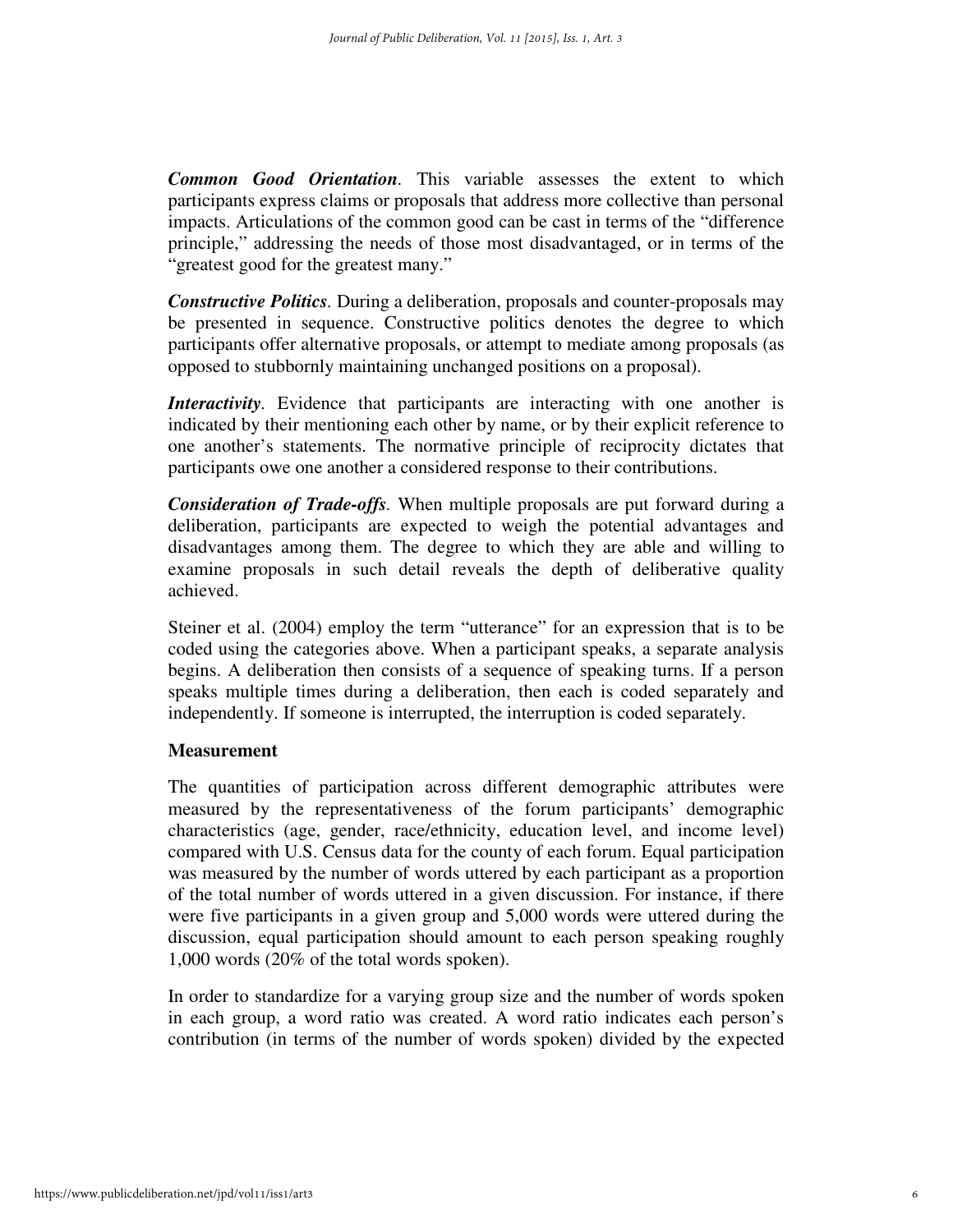number of words per person under a condition of equal participation in a given group. If a participant spoke as much as expected under this idealized condition, the word ratio would equal 1. A word ratio less than 1 signifies lesser participation while a word ratio larger than 1 denotes greater participation. *t*-tests and *F*-tests were conducted to examine the differences in the level of participation by six demographic groups: gender, age, education level, income level, occupation, and holding public office. While the volume of participation does not equate the influence of each participant on deliberation, many deliberative theorists consider the volume of speech as a critical factor in equal participation during deliberation (Karpowitz, Mendelberg, & Shaker, 2012). For instance, Sanders (1997) states, "If it's demonstrable that some kinds of people routinely speak more than others in deliberative settings, as it is, then participation isn't equal, and one democratic standard has fallen" (p. 365).

To measure the quality factors associated with deliberative standards for communicative rationality across these demographic groups, transcripts of citizen discussions were content analyzed using the following variables: Justification Rationality, Common Good Orientation, Constructive Politics, Interactivity, and Consideration of Trade-offs (see Appendix B for our coding scheme).

*Unit of Analysis.* Following the method provided by Steiner et al. (2004), an individual participant's "utterance" within the group discussion comprises the unit of analysis.

*Inter-coder reliability.* A team of researchers was trained to code over 2,300 utterances of citizen deliberation for this study.<sup>5</sup> The coding team met over a month to ensure the reliability of their coding. Inter-coder reliability statistics (Cohen's Kappa) showed acceptable agreements on all coding categories, ranging from  $.75$  to  $.90<sup>6</sup>$ 

*Data analysis*. A chi-square test of independence was performed to examine the relationship between the DQI variables and demographic variables. When a chisquare value was statistically significant at  $p \leq 0.05$ , using a two-tailed test, we concluded that the relationship between these variables was significant. To correct

 $\frac{5}{10}$  The utterances examined for this study (n = 2,335) include claims and proposals made by participants (not by moderators or note-takers).

 $6$  Cohen's Kappa measures the degree of agreement between two coders who are evaluating content. The measure adjusts for the agreement attributable to chance, which makes it a more conservative measure of reliability than measures based solely on the percentage of agreement among coders. Scholars generally recognize that, for most purposes, values greater than .75 represent excellent agreement beyond chance (see Fleiss, Levin, & Paik, 2003). The Kappa for each variable is as follows: Justification Rationality = .90; Common Good Orientation = .75; Interactivity = .82; Constructive Politics = .89; Trade-offs = .84.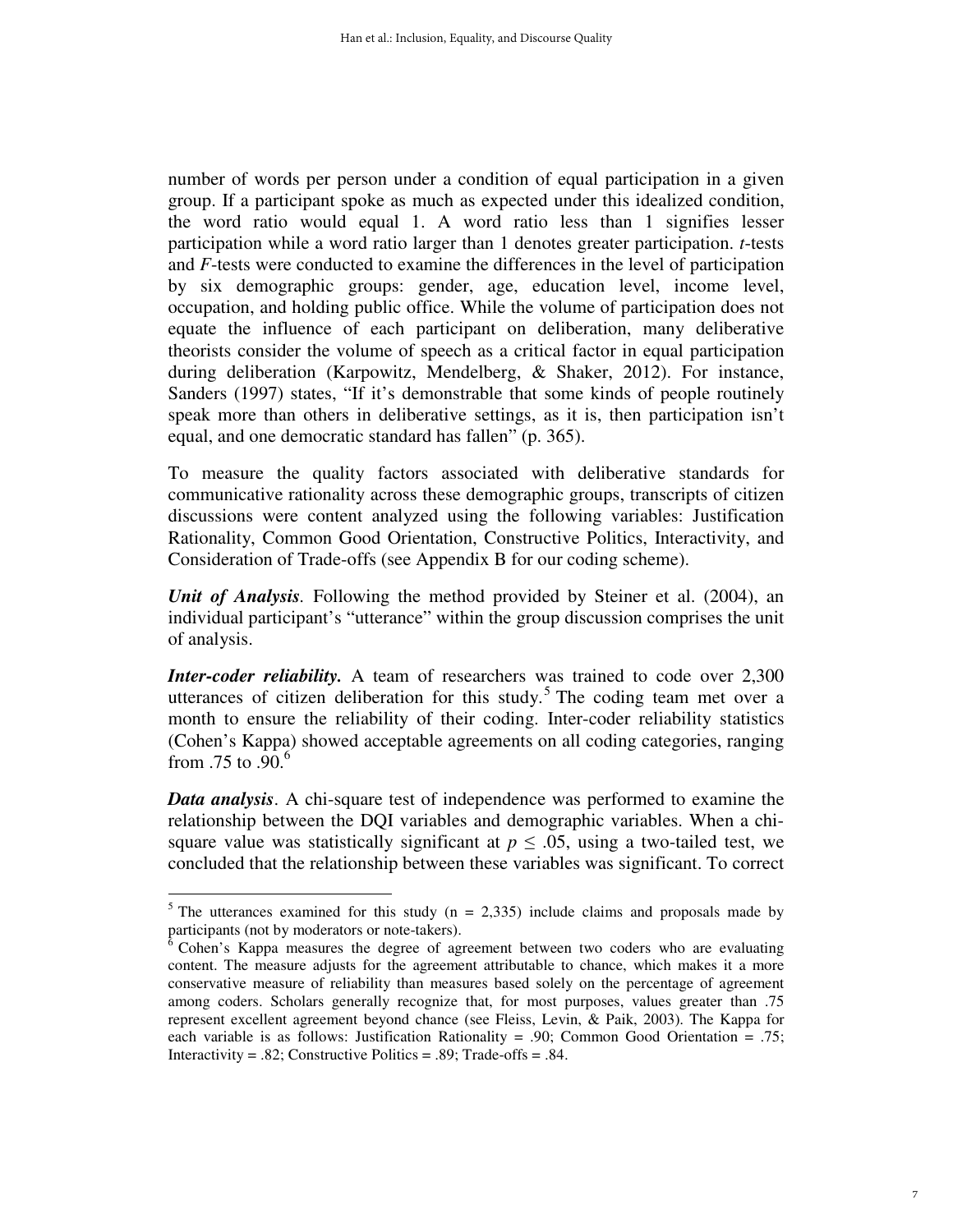for Type I error inflation, a post hoc analysis of the data was conducted and the alpha level was reset for a two-tailed test using a Bonferroni correction. Cramer's V was used for a measure of effect size.

#### **Results**

#### **Inclusion of Turnout**

Among 142 citizens participating in the forums, over half were female (56.3%) and most of the participants identified themselves as Caucasian (93.4%). Compared to the countywide census data, those who attended the forums tended to be much older ( $M = 56.3$  years-old,  $SD = 14.8$ , Range = 18 to 94). In fact, over half of the participants were above the age of 58. Forum participants tended to over-represent those from higher socio-economic status as well. 73.5% of the participants had a Bachelor's degree or above (compared to 21.7% from Census data) and over a third of the participants reported to have a graduate degree (35.6%). 20.9% of the participants reported their household income as above \$100,000 while only 3.5% reported household incomes less than \$20,000. These data suggest that while efforts were made to include citizens from different walks of life, those who came to the table tended to be older, wealthier, and more highly educated. Table 1 summarizes this information below.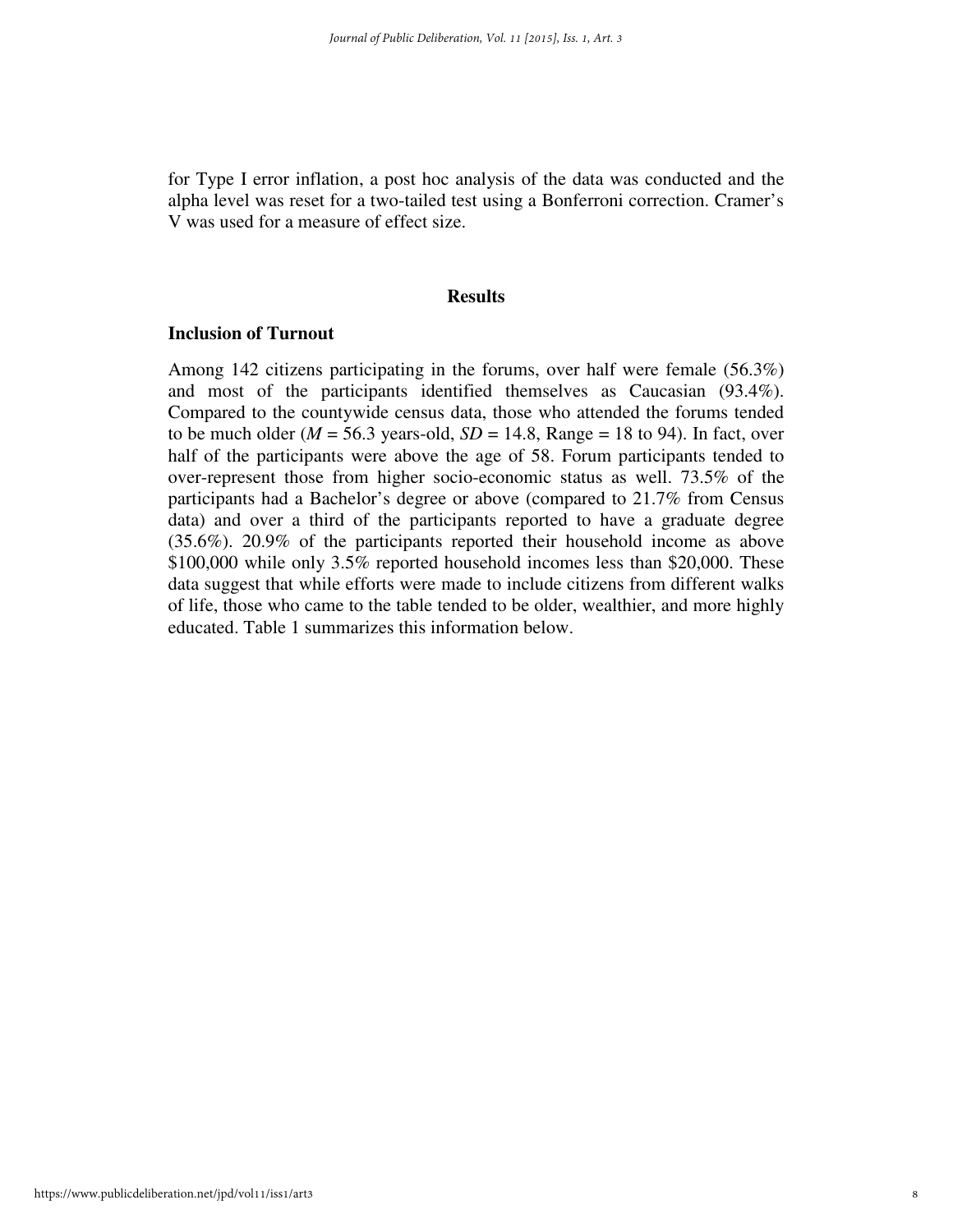|                                | Forum             | Census <sup>a</sup>      |  |
|--------------------------------|-------------------|--------------------------|--|
|                                | $(n = 142)$       | $(Population = 236,435)$ |  |
| <b>Gender</b>                  |                   |                          |  |
| Female                         | 56.3%             | 49.9%                    |  |
| Male                           | 43.7%             | 51.1%                    |  |
| Age                            |                   |                          |  |
| Mean                           | 56.5              | n.a.                     |  |
| Median                         | 58.0              | 39.7                     |  |
| <b>Race/Ethnicity</b>          |                   |                          |  |
| <b>Black</b>                   | 2.3%              | $3.0\%$                  |  |
| Caucasian                      | 93.8%             | 88.0%                    |  |
| Hispanic                       | 1.5%              | 5.8%                     |  |
| Asian                          | $0.0\%$           | $1.1\%$                  |  |
| Other (including $> 2$ races)  | 2.3%              | 3.0%                     |  |
| <b>Education</b>               |                   |                          |  |
| High school graduates          | 100.0%            | 90.3%                    |  |
| Bachelor's degree              | 73.5%             | 21.7%                    |  |
| Graduate degree                | 35.6%             | n.a.                     |  |
| Household income $^{\rm b}$    |                   |                          |  |
| Median range / Mean            | \$61,000-\$80,000 | \$43,937                 |  |
| Less than \$40,000             | 23.5%             | 45.8%                    |  |
| \$41,000-\$80,000              | 39.1%             | 31.7%                    |  |
| \$81,000 and above             | 37.4%             | 22.4%                    |  |
| <b>Household with children</b> |                   |                          |  |
| With children $< 18$           | 23.4%             | 30.6%                    |  |

# **Table 1. Demographic Characteristics of Participants and Census Data**

a. Census data from 12 counties in Kansas combined.

b. Forum participants' income was measured using the following categories: 1. Less than \$20,000, 2. \$21,000-\$40,000, 3. \$41,000-60,000, 4. \$61,000-\$80,000, 5. \$81,000-\$100,000, and 6. Over \$100,000. Census data divides income using the following categories: 1. Less than \$20,000, 2. \$20,000-\$39,999, 3. \$40,000-\$59,000, 4. \$60,000-\$74,999, 5. \$75,000-\$99,999, and 6. Over \$100,000. The collapsed category for household income "between \$41,000- \$80,000" for census data includes the income range between \$40,000 and \$74,999 and the category for "\$81,000 and above" includes the income level above \$75,000.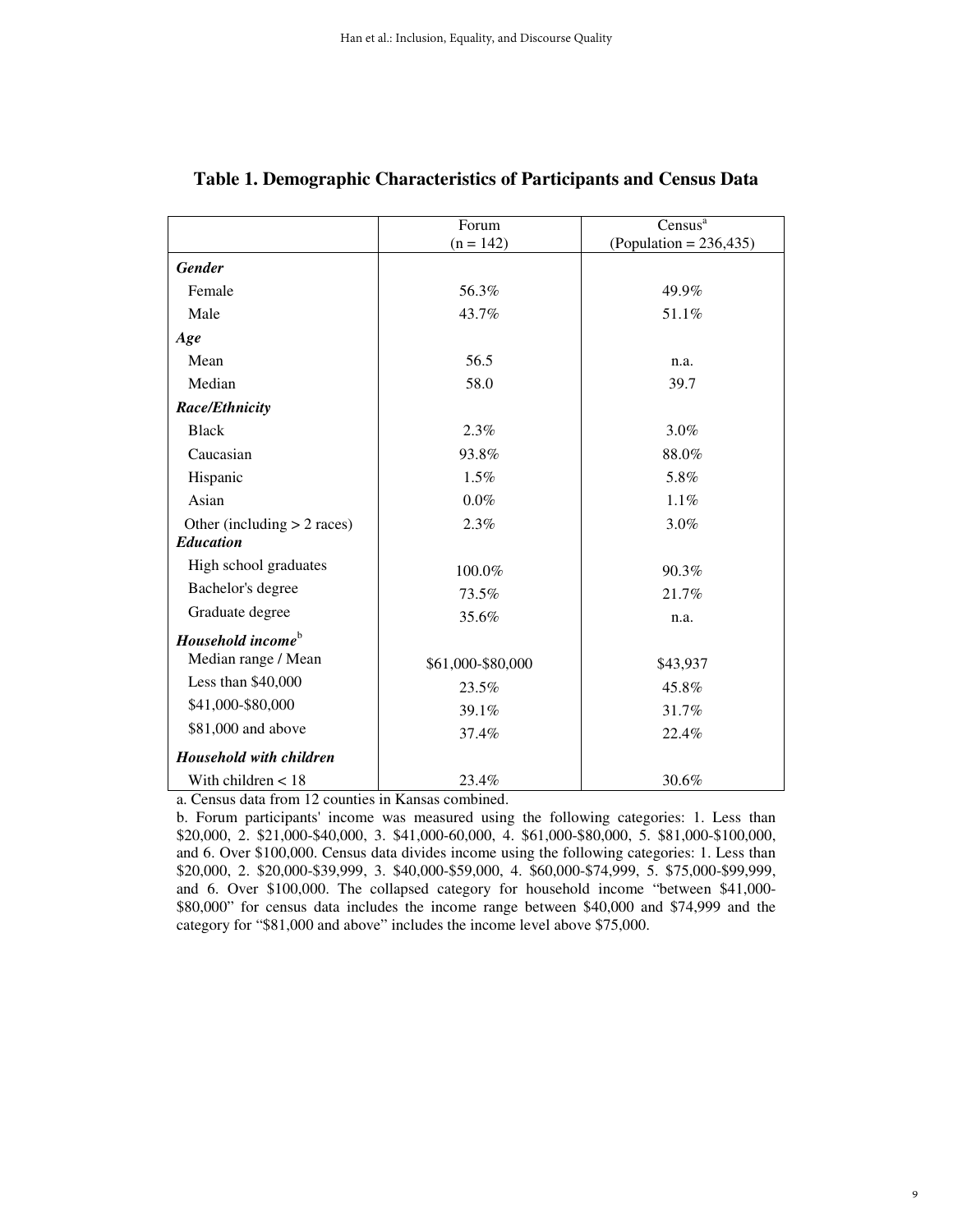Data on occupation indicate that certain groups of individuals were underrepresented at deliberation. While there was no U.S. Census data available to compare the relative representation of the forum participants in terms of occupation, we found that stay-at-home moms, students, and unemployed persons were low in turnout. Forum participants comprised of those in business (27.9%), retirees (23.6%), public sector employees (22.9%), Internet service providers (9.3%), agriculture/farmers (5%), stay-at-home moms (2.1%), students (1.4%), and an unemployed person (0.7%).

|                             | Word Count<br>(Mean) | <b>Word Ratio</b><br>$(Mean)^a$ | <b>Test</b>   | Sig.  |
|-----------------------------|----------------------|---------------------------------|---------------|-------|
| <b>Gender</b>               |                      |                                 |               |       |
| Female $(n=75)$             | 958                  | 0.87                            | $t = 3.39$    | 0.001 |
| Male $(n=57)$               | 1393                 | 1.19                            | $df = 130$    |       |
| Age                         |                      |                                 |               |       |
| 58 or younger $(n=63)$      | 1288                 | 1.11                            | $t = 2.02$    | 0.046 |
| Over $58$ (n= $62$ )        | 1018                 | 0.91                            | $df = 123$    |       |
| <b>Education</b>            |                      |                                 |               |       |
| No college degree $(n=34)$  | 898                  | 0.8                             | $t = 2.59$    | 0.011 |
| $W/$ college degree (n=92)  | 1239                 | 1.08                            | $df = 124$    |       |
| <b>Income</b>               |                      |                                 |               |       |
| $<$ \$40,000 (n=27)         | 870                  | 0.79                            | $F = 3.392$   | 0.037 |
| $$41,000-S80,000$ (n=44)    | 1216                 | 1.04                            | $df = 2, 107$ |       |
| $>$ \$81,000 (n=39)         | 1280                 | 1.1                             |               |       |
| <b>Holding office</b>       |                      |                                 |               |       |
| Elected official $(n=12)$   | 1677                 | 1.47                            | $t = 3.181$   | 0.002 |
| Non-office holder $(n=120)$ | 1092                 | 0.96                            | $df = 130$    |       |
| <b>Occupation</b>           |                      |                                 |               |       |
| Public sector $(n=38)$      | 1303                 | 1.16                            | $F = 3.805$   | 0.025 |
| Private sector $(n=55)$     | 1219                 | 1.03                            | $df = 2, 129$ |       |
| Non-Salaried (n=39)         | 890                  | 0.83                            |               |       |

**Table 2. Average Word Count & Ratio by Demographics** 

<sup>a</sup> Statistical tests were conduced on the word ratio (not the word count). The word ratio of 1.0 indicates equal participation.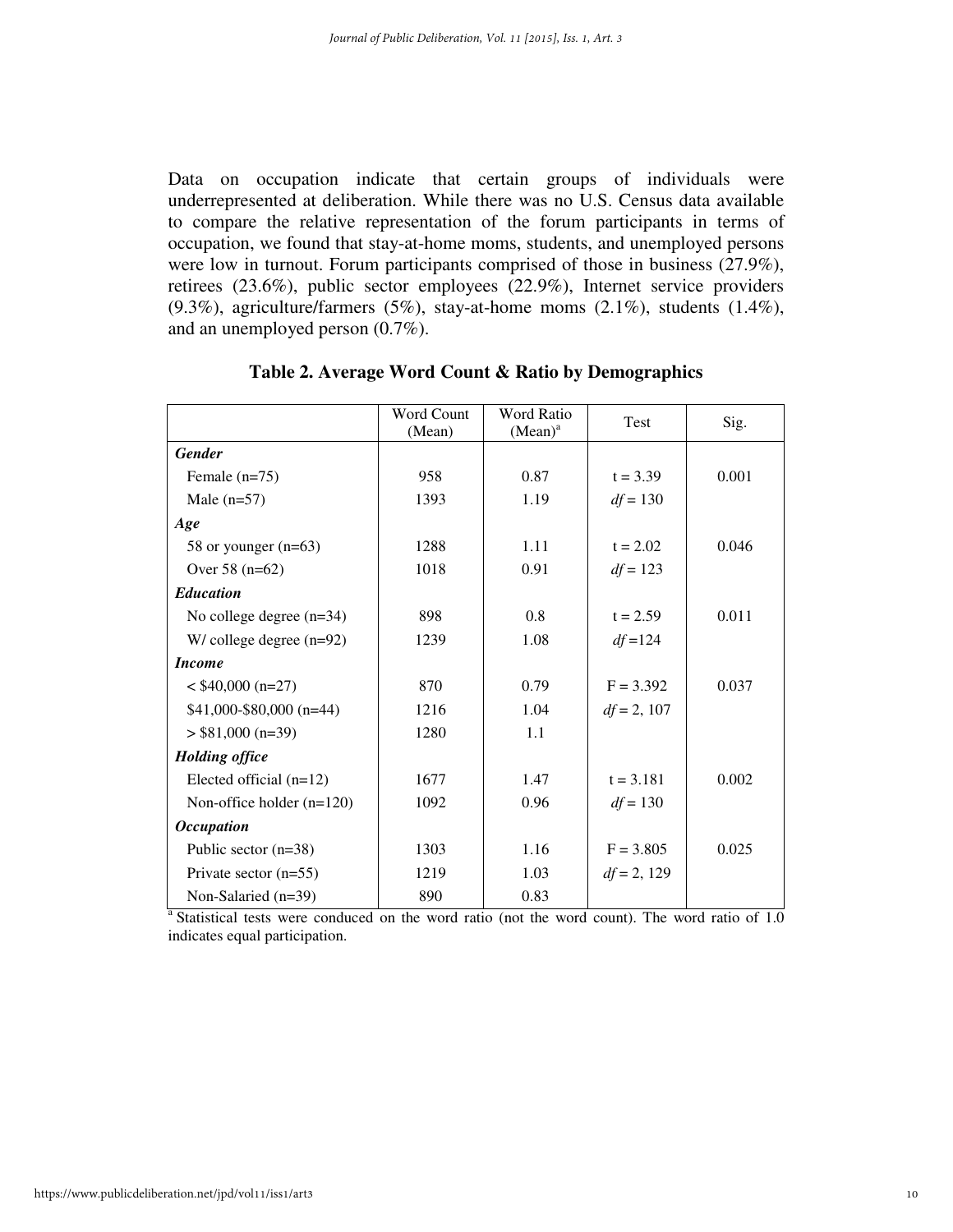## **Equality of Participation**

In aggregate, over 150,000 words were spoken during the forums.<sup>7</sup> The average number of words spoken by participants was  $1,145$  words  $(SD = 664,$  Range: 156 words to 3750 words) and the word ratio ranged from .15 to 3.66. Table 2 shows the average word count and ratio for each demographic characteristic. On average, men took more than their fair share and spoke more than women ( $p =$ .001).

Furthermore, those who held a college degree spoke disproportionately more than those who did not ( $p = 0.01$ ), elected officials spoke more than other citizens ( $p =$ 0.002), and those who were younger spoke more than older participants<sup>8</sup>  $(p =$ .046). Notably, those who are employed in the public sector spoke more than those who are non-salaried<sup>9</sup> ( $p = .025$ ) and those in higher income brackets participated more than those in lower income strata  $(p = .037)$ .

## **Discourse Quality**

Table 3 illustrates the results for each variable in the content analysis. Each variable is examined for the following demographic characteristics: gender, education, income, occupation, holding pubic office, and age.

*Justification Rationality.* The categories for justification were collapsed due to a small number of "sophisticated" arguments as indicated in DQI (26 out of 2335) claims).<sup>10</sup> Since the results were remarkably consistent among different groupings for all demographic variables, the variable was divided into the following classes: low-level support for claims (i.e., "none" and "inferior") and high-level support for claims (i.e., "qualified" and "sophisticated"). Justification was significantly associated with five of the six demographic variables: education  $(\chi^2)_{(1, n=2186)}$  = 11.45,  $p = .001$ ,  $V = .072$ ), age  $(\chi^2_{(1, n=2198)} = 49.58, p < .001, V = .15)$ , holding

 $\overline{a}$  A total number of words spoken = 151,259. This does not include words spoken by moderators and note-takers.

<sup>&</sup>lt;sup>8</sup> Age was divided into two categories: younger than 58 years-old (median age for the forum participants) and older than 59 years-old.

<sup>&</sup>lt;sup>9</sup> Non-salaried category consists of those who are retired, students, stay-at-home moms, and unemployed,

 $10$  It should be noted that for an argument to be considered "sophisticated" under DQI, a claim or proposition must be made along with at least two complete reasons or one reason must be developed in-depth (See Appendix B). Given that DQI is originally created to measure discourse quality in non-public arenas (such as parliamentary debates), it is not surprising that only a small number of arguments in citizen deliberation (which is often characterized by long periods of exploratory talk) were coded as "sophisticated." Steiner et al. (2004) indicate that deliberation in non-public arena often exhibit more sophisticated arguments than public arenas such as citizen deliberation.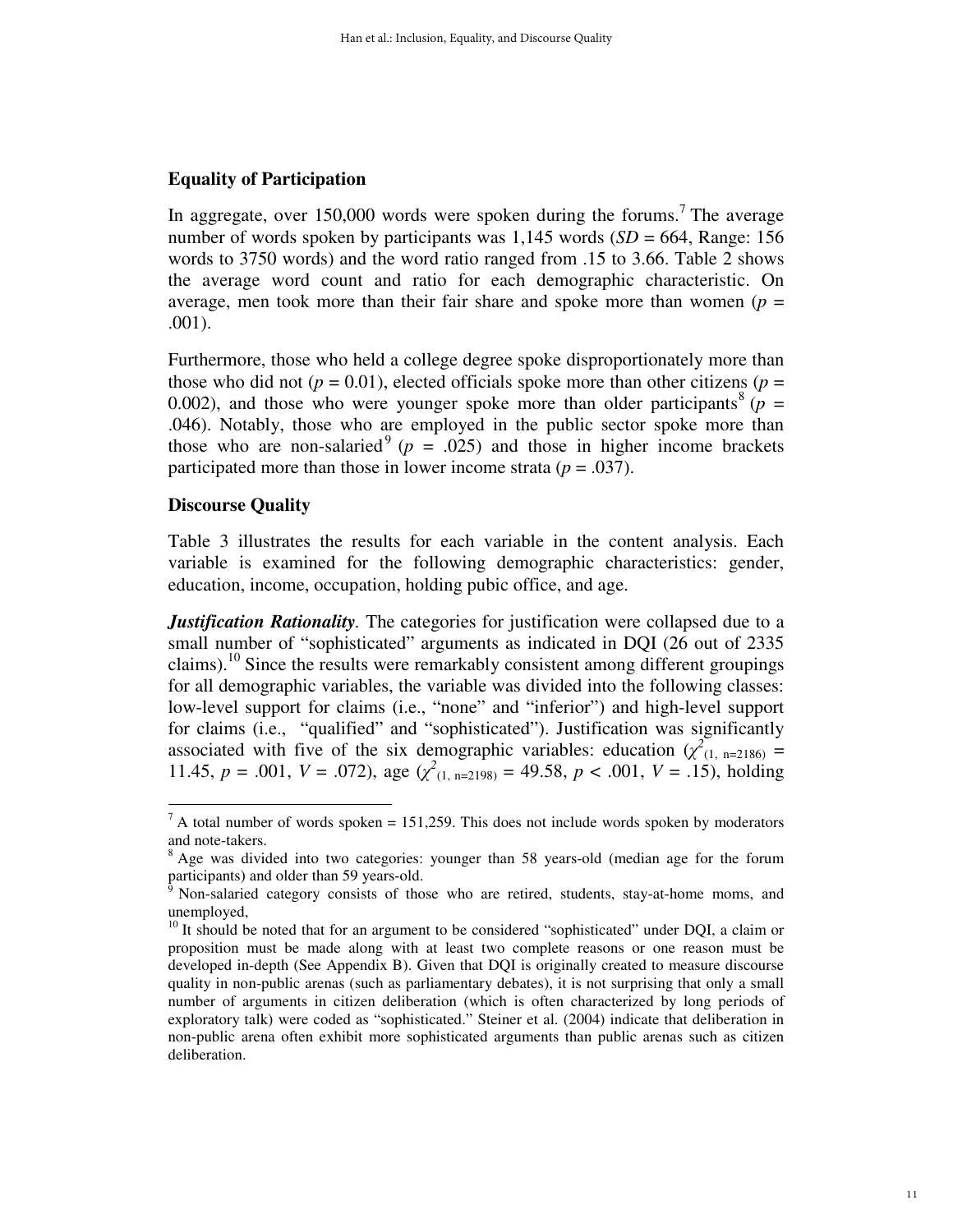office  $(\chi^2_{(1, n=2302)} = 17.02, p < .001, V = .086)$ , occupation  $(\chi^2_{(2, n=2299)} = 48.24, p < .001, V = .086)$ .001,  $V = .145$ ), and income ( $\chi^2$ <sub>(2, n=1966)</sub> = 6.85,  $p = .033$ ,  $V = .059$ ).

As might be expected, participants with a college education tended to express more claims with high-level support compared to those without a college degree. In terms of age, younger participants tended to produce arguments containing high-level support than older participants. Holders of public office were more likely to provide high-level of support for their claims compared to those who were not. Publicly employed persons (as distinct from occupations in the private sector) also expressed more comments with high-level support, and non-salaried individuals tended to express low-level support for their claims.

|                       | Justification<br>Rationality | Common<br>Good | Constructive<br>Politics | Tradeoff | Interactivity |
|-----------------------|------------------------------|----------------|--------------------------|----------|---------------|
| <b>Gender</b>         |                              |                |                          |          |               |
| Female                | 25.0                         | 10.6           | 4.2                      | 6.0      | 24.3          |
| Male                  | 27.5                         | 5.4            | 9.4                      | 8.1      | 24.1          |
| Age                   |                              |                |                          |          |               |
| 58 or younger         | 32.8                         | 8.1            | 6.9                      | 8.5      | 26.6          |
| Over 58               | 19.5                         | 7.6            | 6.5                      | 5.9      | 21.5          |
| <b>Education</b>      |                              |                |                          |          |               |
| No college degree     | 20.8                         | 4.1            | 3.3                      | 7.4      | 22.5          |
| W/college degree      | 28.3                         | 9.0            | 7.7                      | 7.3      | 24.9          |
| <b>Income</b>         |                              |                |                          |          |               |
| $<$ \$40,000          | 22.2                         | 7.8            | 3.9                      | 6.4      | 20.3          |
| \$41,000-\$80,000     | 29.6                         | 7.9            | 8.5                      | 6.8      | 26.2          |
| > \$81,000            | 27.4                         | 7.9            | 6.3                      | 7.9      | 25.4          |
| <b>Holding office</b> |                              |                |                          |          |               |
| Yes                   | 37.7                         | 11.3           | 14.0                     | 10.4     | 25.1          |
| N <sub>0</sub>        | 25.1                         | 7.5            | 6.0                      | 6.7      | 24.3          |
| <b>Occupation</b>     |                              |                |                          |          |               |
| Public                | 33.7                         | 12.0           | 8.6                      | 7.1      | 27.3          |
| Private               | 27.6                         | 5.3            | 5.6                      | 7.7      | 24.6          |
| Non-Salaried          | 17.0                         | 7.7            | 6.1                      | 5.8      | 20.8          |

**Table 3. Percentages of DQI Variables by Demographics**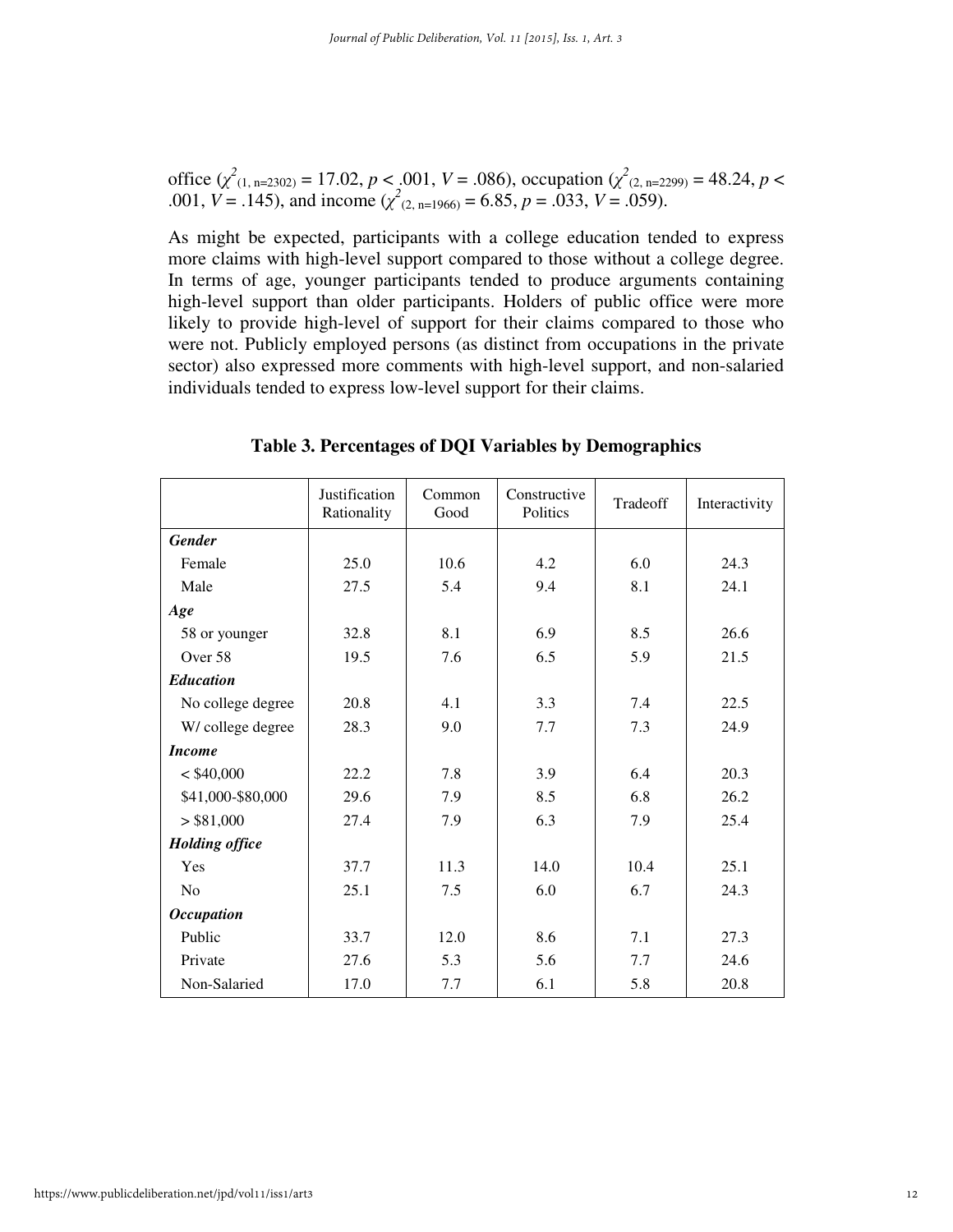*Common Good Orientation.* Results show that four demographic variables were significantly related to common good orientation: gender  $(\chi^2_{(1, n=2335)} = 21.59, p <$ .001,  $V = .096$ ), education  $(\chi^2_{(1, n=2190)} = 13.11, p < .001, V = .077)$ , occupation  $(\chi^2_{(2, n=2303)} = 24.65, p < .001, V = .10)$ , and holding office  $(\chi^2_{(1, n=2306)} = 3.99, p = .001)$ .046,  $V = .042$ ). Women were more likely to make comments arguing for the common good than men while men tended to produce comments arguing for selfor group-interest than women. College-educated participants expressed more comments with arguments to the common good, those with no college degree made fewer arguments for the common good. Holders of public office were more likely to produce comments arguing for the common good while privately employed citizens often expressed arguments for self- or group-interest.

*Constructive Politics.* Constructive politics focuses on individuals who are likely to propose solutions, like alternative or mediating solutions, instead of remaining steadfast to a particular position. For the analysis, alternative and mediating solutions were collapsed into a single category due to their small frequency of occurrence. Three demographic variables were related to constructive politics: gender  $(\chi^2_{(1, n=958)} = 10.54, p = .001, V = .11)$ , education  $(\chi^2_{(1, n=896)} = 5.12, p = .001, V = .11)$ .024,  $V = .076$ ), and holding public office  $(\chi^2_{(1, n=948)} = 8.56, p = .003, V = .10)$ . Men were more likely to propose alternative and mediating solutions than women. Citizens with a college degree more frequently expressed mediating or alternative proposals while citizens without a college degree remained steadfast in their position. Finally, holders of public tended to propose alternative or mediating solutions more often than other participants.

*Interactivity.* This variable examined if participants engaged others in an attempt to listen to them, internalize their arguments, and respond. Two demographic variables were related to this variable: age  $(\chi^2_{(1, n=2202)} = 7.53, p = .006, V = .058)$ , and occupation  $(\chi^2_{(1, n=2303)} = 7.51, p = .023, V = .057)$ . Younger participants tended to engage with others participants more than older participants.

*Consideration of Trade-offs.* Three demographic variables were related to this variable: gender  $(\chi^2_{(1, n=2334)} = 3.90, p = .048, V = .041)$ , age  $(\chi^2_{(1, n=2201)} = 5.43, p =$ .02,  $V = .05$ ), and holding public office  $(\chi^2_{(1, n=2305)} = 4.54, p = .033, V = .044)$ . Men were more likely to express consideration of trade-offs than women. Citizens who were younger tended to recognize trade-offs more often than expected by chance compared to those who were older. Finally, public office holders recognized trade-offs more frequently than expected by chance compared to those who do not hold public office.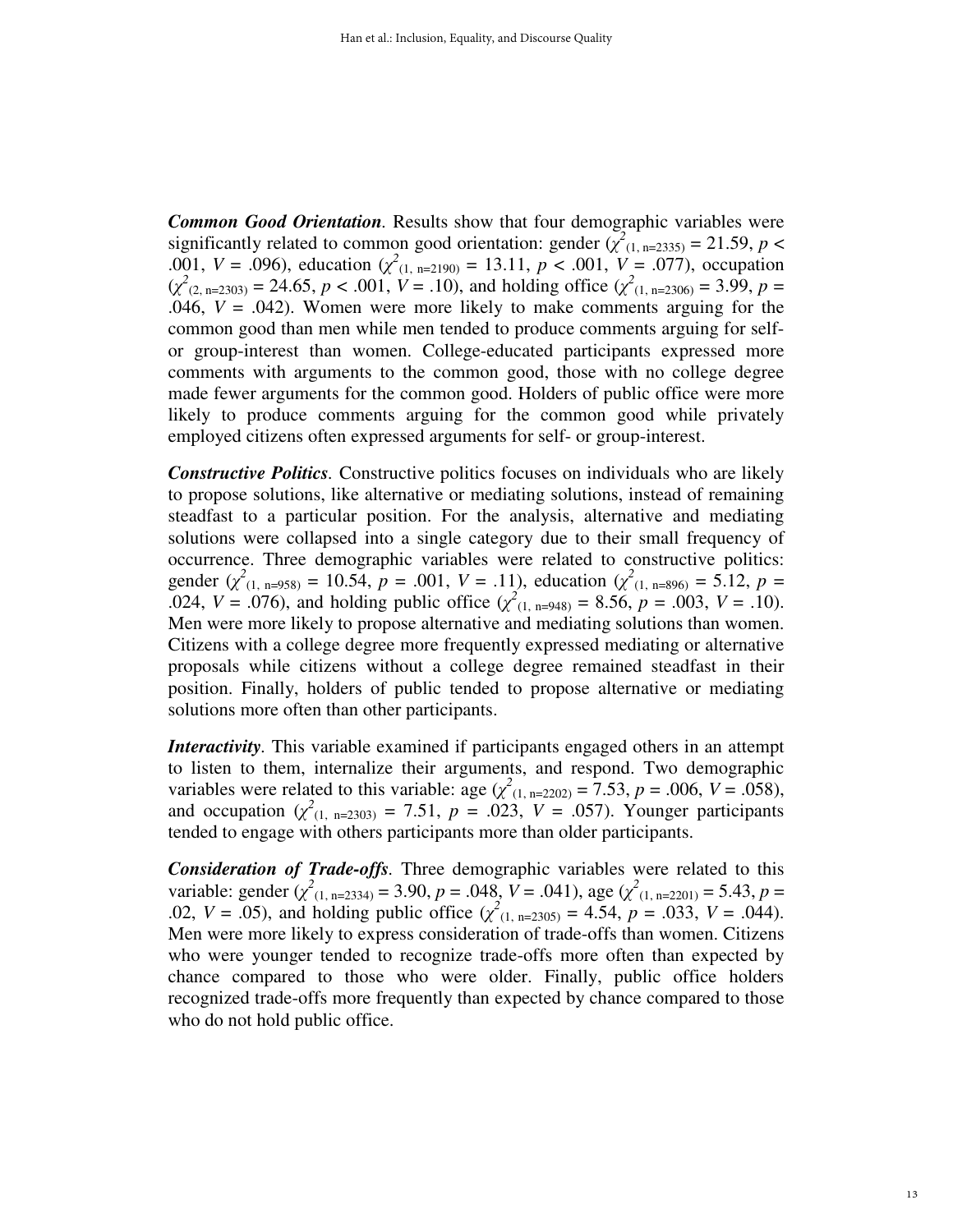In summary, our analysis of transcripts from 23 citizen discussions on broadband accessibility indicates that the quality of discourse varied across different socioeconomic groups. Male participants were more likely to offer alternative and mediating proposals and trade-offs than women, while female participants had a pronounced tendency to address the common good, in particular, emphasizing the most disadvantaged in society. Public office holders tended to contribute arguments with high-level justification and higher levels of interaction. On the other hand, non-salaried participants expressed the lowest level of justification for their arguments and showed significantly less interactivity with other participants. Participants with college education were more likely to provide high-levels of justification, alternative and mediating proposals, and consideration of the common good compared to those without college education. Those of a younger age also tended to produce higher quality discourse with more high-level justification, consideration of trade-offs, and greater interaction with other deliberants than older participants.

#### **Discussion and Conclusion**

## **Turnout and participation**

Proponents of deliberative democracy recognize the need for inclusivity and diversity of participation. Without these, the exclusive influence over decisionmakers by narrow interests produces scenarios such as that described above in the case of Kansas telecommunications legislation. Merely offering a greater spectrum of the public an opportunity to discuss broadband together, however, did not itself assure more equal representation in the forums of our study. The selfselection bias that favored higher turnout of older, white, college-educated, higher-income participants in disproportion to county averages is a well-known challenge to deliberation organizers and theorists (McLeod et al, 1999). To address this problem, more vigorous, personal solicitation of under-represented groups to achieve diverse turnout must be pursued by organizers. In communities where library conveners took extra steps to repeatedly invite diverse sectors of the public through personal contacts, a more heterogeneous pool of residents did take part in the discussions.

But the quantitative dominance of forum utterances by some demographic groups in this study underscores another challenge of inclusion: that disproportionate participation might eliminate critical considerations from deliberation that could contribute to more informed decisions. Our data illustrate that certain groups of participants (i.e., public office holders, more highly educated, those employed in the public sector) demonstrated more propensity for public discussion than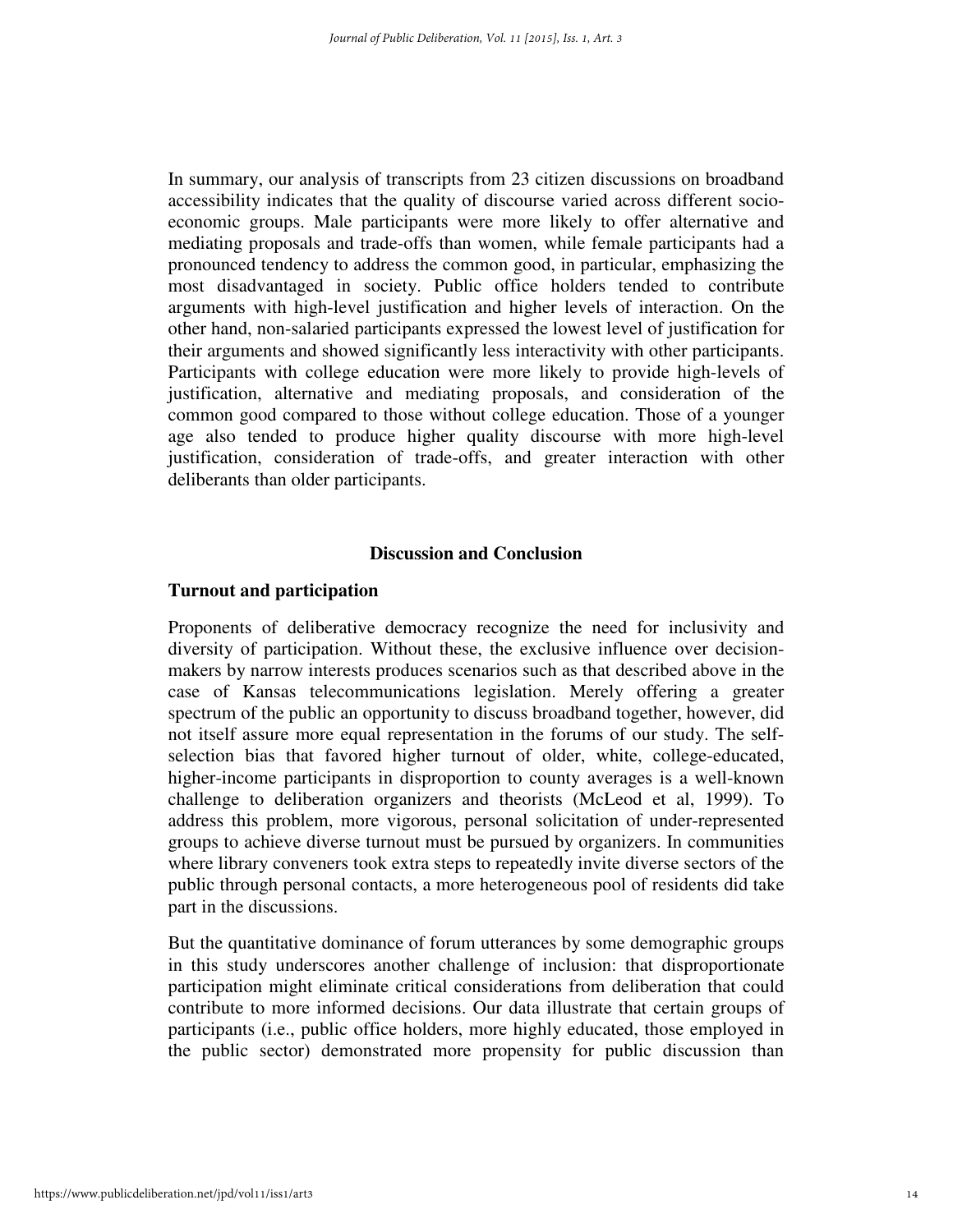citizens with less formal education, or non-salaried individuals. The one reported case of a broadband forum participant following up to formally testify before a legislative committee was that of a white, male, highly-educated, public employee. Future research should examine the influence of facilitated forums on diverse participants' efficacy for pursuing communication after the event, with peers, with experts, and with elected officials.

One attempt to address uneven participation across socioeconomic groups is "enclave deliberation." In enclave deliberation, "disempowered groups deliberate in their own enclaves (interest groups, parties, and movements) before entering the broader public sphere" (Karpowitz, Raphael, & Hammond, 2009, p. 576). As argued by Sunstein (2000), "a certain measure of isolation will, in some cases, be crucial to the development of ideas and approaches that would not otherwise emerge and that deserve a social hearing" (p. 105). A case study of enclave deliberation by Karpowitz, Raphael, and Hammond (2009) demonstrates that participants from economically disadvantaged populations engaging in a multistage consensus conference protocol can incorporate a diversity of viewpoints and produce reports perceived as highly credible to decision-makers.

Research on the role of facilitators in shaping the experience of deliberation (e.g., Myers, 2007) highlights the potential for unequal participation, and experienced facilitators employ techniques to address this, such as establishing ground rules, using sequential turn taking, and monitoring interruptions. Conveners may also consider group size and advance notice of the special participatory nature of deliberative conversations when planning public forums. While varying levels of experience among facilitators on this project may have been a contributing factor to patterns of participation, lack of citizens' prior expectation for a deliberative event could also have limited the self-monitoring required to follow guidelines for equal participation. We suggest that a cyclical approach should be taken to public forum organizing that enlarges the pool of participants by holding repeated events, while acquainting citizens with the purposes and norms of deliberative democracy and their pertinence to a given public policy issue.

# **Discourse Quality**

This study compares demographic alignments with deliberative quality variables, showing that the amalgam of differences in a group of deliberating citizens matters. Each of the DQI variables used in this study showed a significant difference in at least one demographic category, with *justification rationality* showing pronounced differences in all categories except gender. We do not suggest that demographic factors be consulted in isolation in order to optimize expression of a specific quality variable in a deliberation. If forum organizers did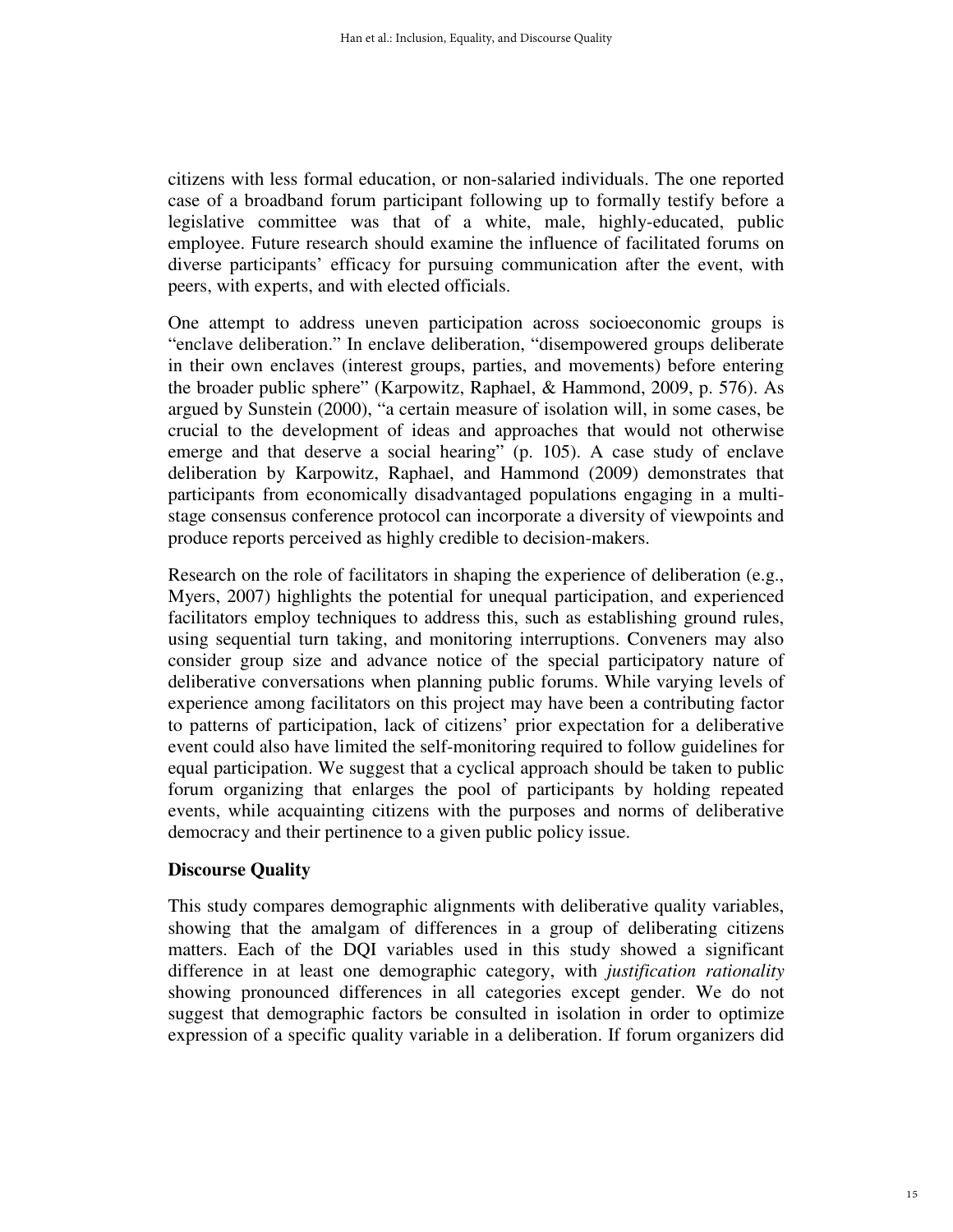so for *justification rationality*, soliciting participation of persons aged 58 or younger who have held public office, earned a college degree and \$41,000- \$80,000 income, they would be mimicking the more privileged profile of attendance in legislative hearings. By focusing instead on a representative sample, the chances are strengthened for the widest possible selection of citizen contributions to the quality of deliberation.

The DQI variable of *common good*, however, does merit special attention in the case of these public discussions on broadband. A key question asked of participants by the facilitator was their perception of broadband as *right*, *public utility*, *service*, or *pay-to-play* access, reflecting a spectrum from common good to special interest. Participants grappled with this concept in relation to uses of the Internet (consumption) they had described in the first question, and later considered their understanding of what public and private investment occurs (production) that makes access possible. Our data show female participants cited common good values almost twice as much as male participants. However, this is mirrored by the pattern in *constructive politics*, that male participants were twice as likely as female participants to modify their original positions on a claim after considering commentary by others.

*Common good* as a quality variable has been elevated by some theorists to something of a "gold standard" for deliberants to pursue. Ackermann and Fishkin (2002) state that "the task of citizenship is to rise above self-interest and take seriously the nature of the common good" when those two interests do not converge (p. 143). Others argue that self-interest, when examined in deliberation as the relative stake individuals or groups have in the issue, is required to determine "what is in the equal interest of all" (Rostbøll, 2008, p. 29). The topic of broadband offers a useful experiment in balancing the perceived tensions between common and special, due to the deep interconnections of government and business, consumer and producer, which characterize telecommunications. Learning how participants perceive the interplay between the common good and special interest may require exploring their responses based on their attributes such as age, gender, education, income, and public roles.

Facilitators are tasked with helping participants to share these perceptions, as well as their unique experiences of equality and inequality on a given issue during deliberation. Facilitators can benefit from the DQI variables by prompting participants to consider trade-offs of proposals, asking participants to reconsider original positions on the issue, and encouraging interactivity as a means of achieving equal participation, regardless of the topic or demographics represented in the forum.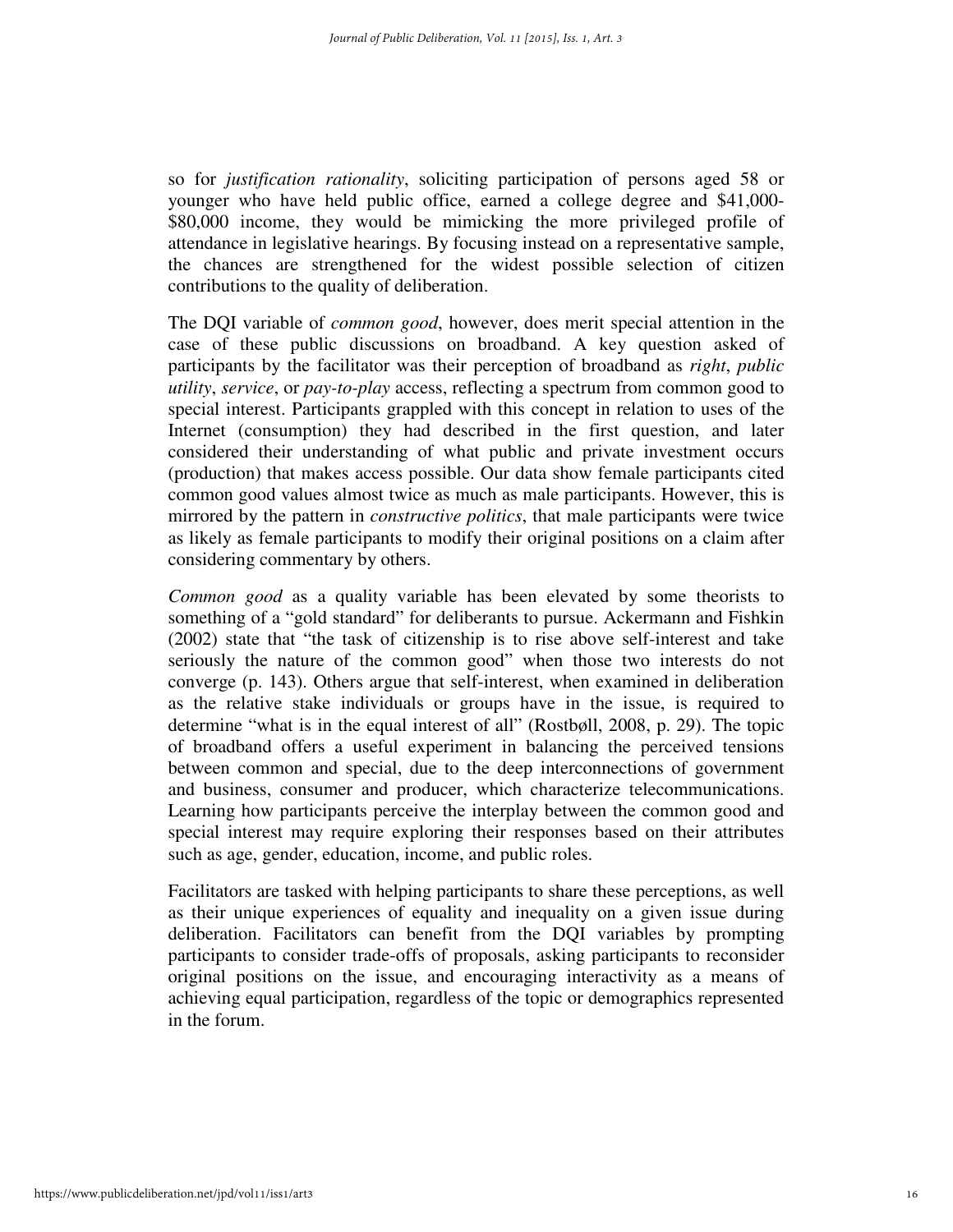In conclusion, to pursue quality deliberation, forum planners should aim for turnout representing the diversity of the *demos*. This may demand multiple, repeated event opportunities. However, focus on turnout without corresponding attention to full participation in the conversation itself overlooks a central goal of deliberation: the discovery and exploration of diverse interpretations and solutions to shared problems. Ultimately, we argue that the repeated exercise of public discussion is critical, not only to develop issue learning and the facility for participation, but to promote more effective, inclusive deliberative outcomes.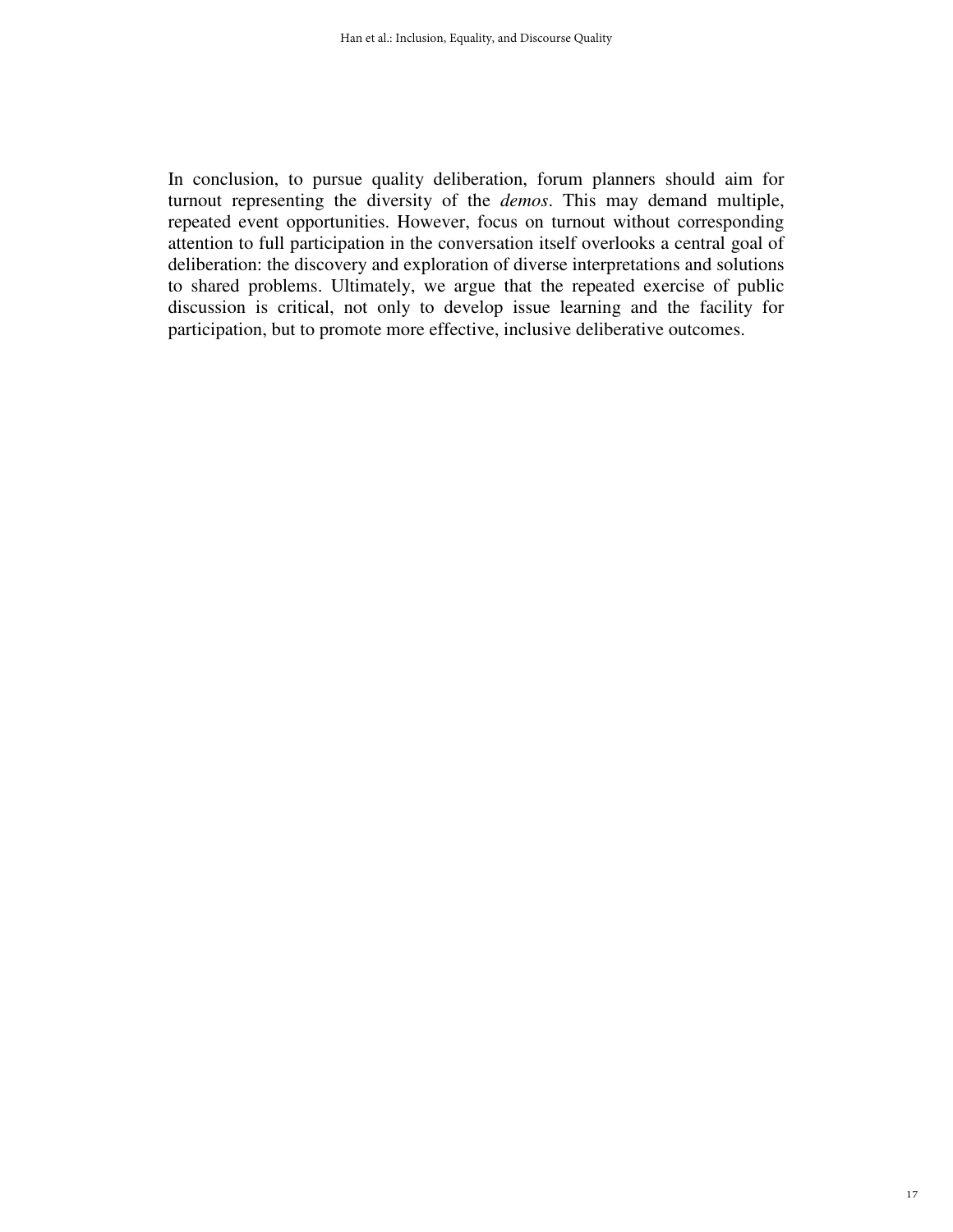#### **References**

- Ackermann, B., & Fishkin, J. (2002). Deliberation Day. *Journal of Political Philosophy*, *10*(2), 129-152.
- Bächtiger, A., & Pedrini, S. (2010). Deliberative inclusion of minorities: Equality and reciprocity among linguistic groups in Switzerland. *APSA 2010 Annual Meeting Paper.* Retrieved from http://ssrn.com/abstract=1644594
- Bächtiger, A., Shikano, S., Pedrini, S., & Ryser, M. (2009, September). Measuring deliberation 2.0: Standards, discourse types, and sequentialization. In *ECPR General Conference, Potsdam* (pp. 5-12).
- Benhabib, S. (1996). Toward a deliberative model of democratic legitimacy. In S. Benhabib (Ed.), *Democracy and difference: Contesting the boundaries of the political* (pp. 67-94). Princeton, NJ: Princeton University Press.
- Bertot, J. C. 2006. Public libraries and the Internet 2006: Study results and findings. Tallahassee, FL: Information Use Management and Policy Institute, College of Information, Florida State University. Retrieved from www.ala.org/offices/files/oitp/PDFs/2006\_plinternet.pdf
- Bohman, J. (1996). *Public deliberation: Pluralism, complexity, and democracy*. Cambridge, MA: MIT Press.
- Carpenter, T. (2013, March 17). Legislature grapples with touchstone communications reform. *Topeka Capital-Journal*. Retrieved from http://cjonline.com/news/business/2013-03-17/legislature-grapplestouchstone-communications-reform
- Chambers, S. (1995). Discourse and democratic practices. In S. K. White (Ed.), *The Cambridge companion to Habermas* (pp. 233-262). Cambridge, England: Cambridge University Press.
- Cohen, J. A. (1997). Deliberation and democratic legitimacy. In J. Bohman, & W. Rehg (Eds.), *Deliberative democracy: Essays on reason and politics* (pp. 67- 92). Cambridge, MA: MIT Press.
- Dryzek, J. S. (2000). *Deliberative democracy and beyond: Liberals, critics, contestations*. Oxford, England: Oxford University Press.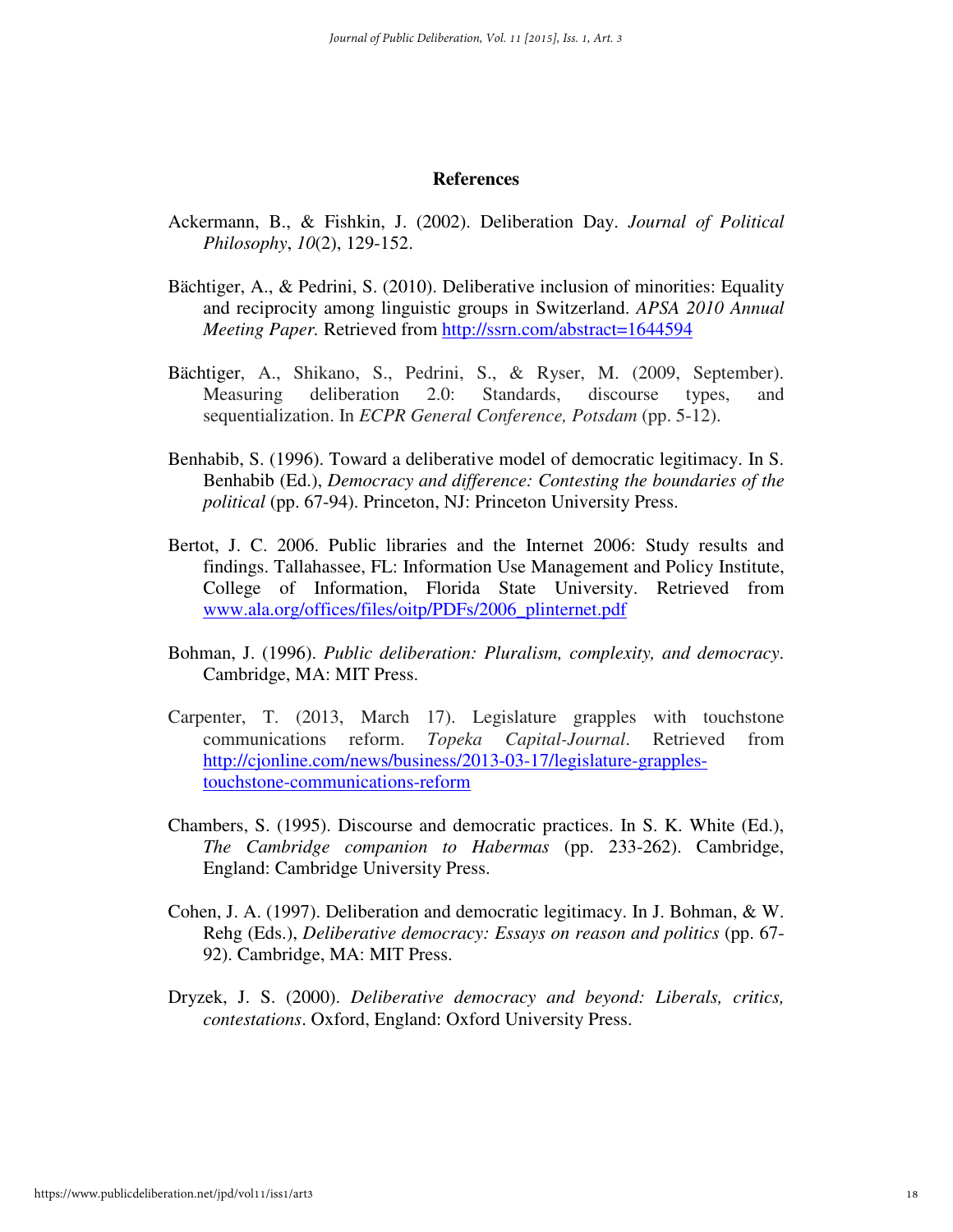- Elster, J. (1997). The market and the forum. In J. Bohman, & W. Rehg (Eds.), *Deliberative democracy: Essays on reason and politics* (pp. 3-34). Cambridge, MA: MIT Press.
- Fleiss, J. L., Levin, B., & Paik, M. C. (2003). *Statistical methods for rates and proportions* (3<sup>rd</sup> ed.). New York: John Wiley & Sons.
- Fraser, N. (1992). Rethinking the public sphere: A contribution to the critique of actually existing democracy. In C. Calhoun (Ed.), *Habermas and the public sphere* (pp. 109-142). Cambridge, MA: MIT Press.
- Gastil J., & Levine P. (Eds.) (2005). *The deliberative democracy handbook: Strategies for effective civic engagement in the twenty-first century.* San Francisco, CA: Jossey-Bass.
- Gutmann, A., & Thompson, D. (2004). *Why deliberative democracy?* Princeton, NY: Princeton University Press.
- Habermas, J. (1984). *The theory of communicative action* (T. McCarthy Trans.). Boston, MA: Beacon Press. (Original work published 1981)
- Habermas, J. (1996). *Between facts and norms: Contributions to a discourse theory of law and democracy* (W. Rehg Trans.). Cambridge, MA: MIT Press. (Original work published 1992)
- Hastie, R., Penrod, S., & Pennington, N. (1983). *Inside the jury*. Cambridge, MA: Harvard University Press.

IMLS Institute of Museum and Library Services, University of Washington Technology & Social Change Group, & International City/County Management Association. (2012). *Building digital communities: Getting started*. Washington D.C.: Institute of Museum and Library Services. Retrieved from http://www.imls.gov/assets/1/AssetManager/BuildingDigitalCommunities.pd f

Jacobs, L. R., Cook, F. L., & Delli Carpini, M. X. (2009). *Talking together: Public deliberation and political participation in America*. Chicago, IL: University of Chicago Press.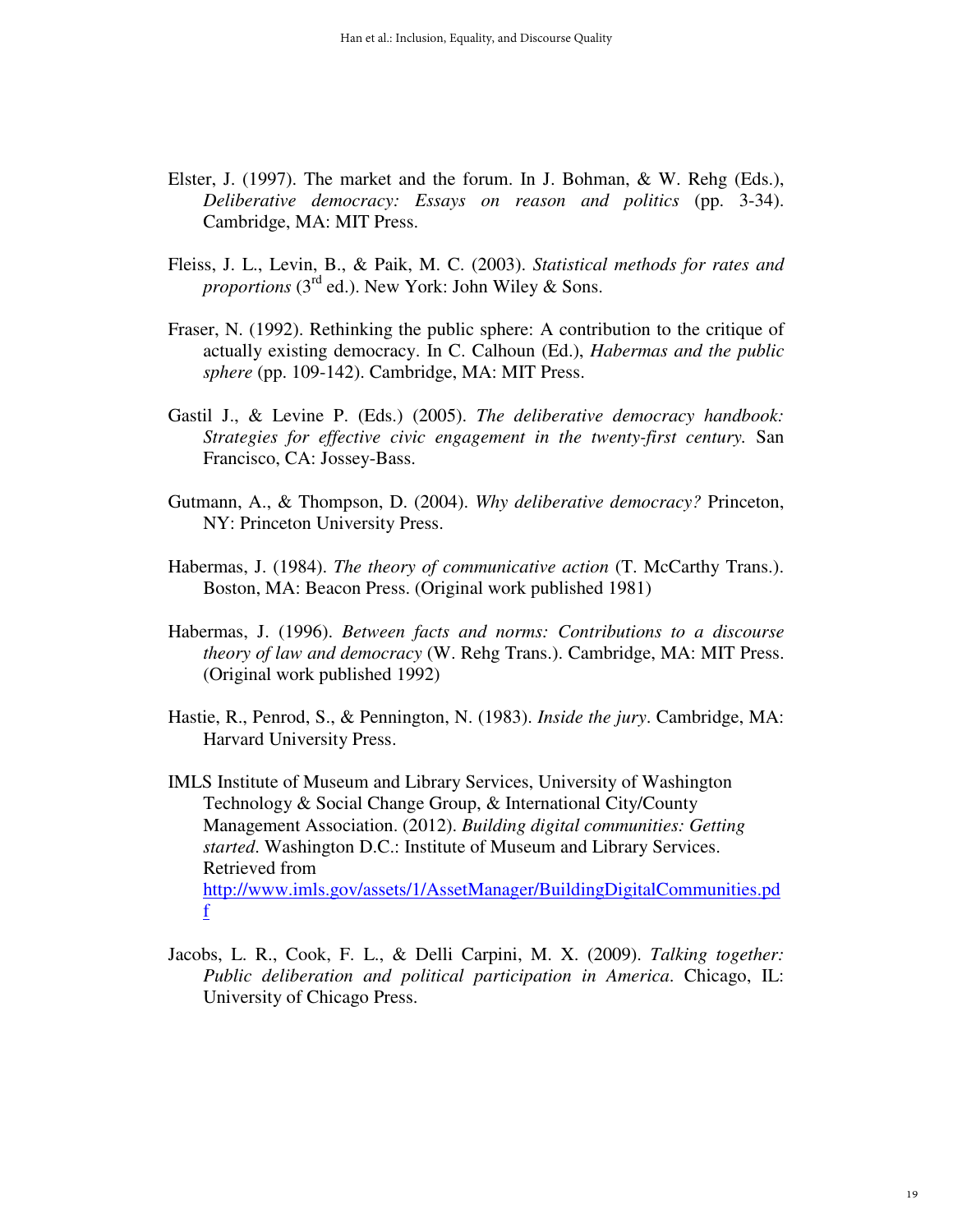- Karpowitz, C. F., Mendelberg, T., & Shaker, L. (2012). Gender inequality in deliberative participation. *American Political Science Review, 106*(3), 533- 547.
- Karpowitz, C. F., Raphael, C., & Hammond, A. S. (2009). Deliberative democracy and inequality: Two cheers for enclave deliberation among the disempowered. *Politics & Society, 37,* 576-615.
- Knight, J., & Johnson, J. (1997). What sort of political equity does deliberation democracy require? In J. Bohman, & W. Rehg (Eds.), *Deliberative democracy: Essays on reason and politics* (pp. 270-318). Cambridge, MA: MIT Press.
- Mansbridge, J. (1983). *Beyond adversary democracy*. Chicago, IL: University of Chicago Press.
- Mansbridge, J. (2009). Deliberative and Non-Deliberative Negotiations. HKS Faculty Research Working Paper Series RWP09-010, Boston, MA: John F. Kennedy School of Government, Harvard University. Retrieved from http://nrs.harvard.edu/urn-3:HUL.InstRepos:4415943
- McCarthy, T. (1984). Translator's introduction. In J. Habermas, *The theory of communicative action* (T. McCarthy Trans.). (pp. v-xxxvii). Boston, MA: Beacon Press. (Original work published 1981)
- McLeod, J. M., Scheufele, D. A., Moy, P., Horowitz, E. M., Holbert, R. L., Zhang, W., & Zubric, J. (1999). Understanding deliberation: The effects of discussion networks on participation in a public forum. *Communication Research*, *26*(6), 743-774.
- Myers, G. (2007). Enabling talk: How the facilitator shapes a focus group. *Text & Talk*, *An Interdisciplinary Journal of Language, Discourse & Communication Studies* 27(1), 79-105.
- Rienstra, B., & Hook, D. (2006). Weakening Habermas: The undoing of communicative rationality. *Politikon: South African Journal of Political Studies, 33*(3), 313-339.
- Rostbøll, C. F. (2008). *Deliberative freedom*: *Deliberative democracy as critical theory*. Albany, NY: State University of New York Press.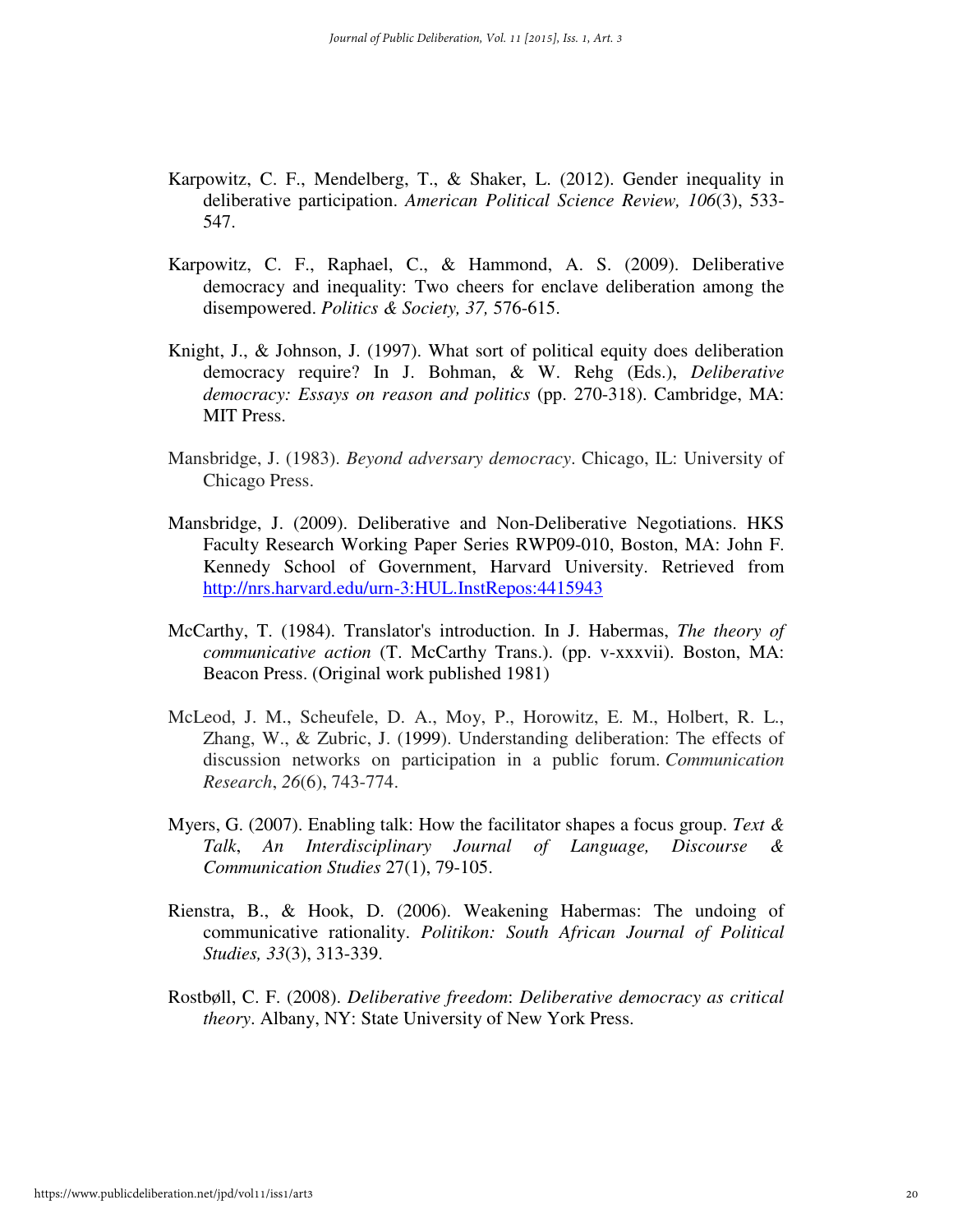Sanders, L. (1997). Against deliberation. *Political theory, 25*(3), 347-376.

- Steiner, J., Bächtiger, A., Spörndli, M., & Steenbergen, M. (2004). *Deliberative politics in action*. Cambridge, UK: Cambridge University Press.
- Sunstein, C. R. (2000). Deliberative trouble? Why groups go to extremes. *Yale Law Journal*, *110*, 71–119.
- Young, I. M. (2000). *Inclusion and democracy*. Oxford, England: Oxford University Press.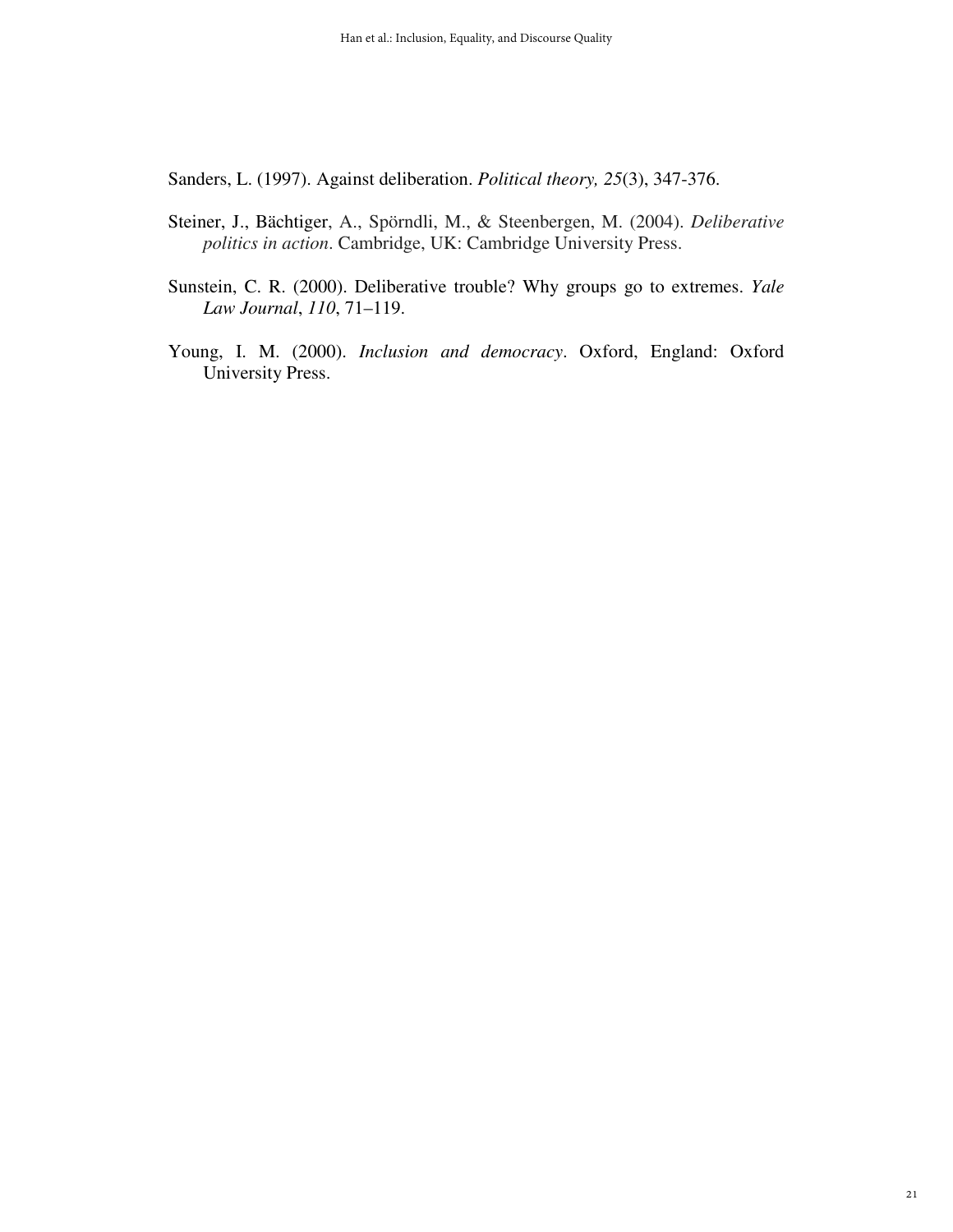# **Appendix A**

# **Guidelines for Discussion from Lead Facilitator Script**

ICDD always begins a forum by asking participants if they can agree to a basic set of guidelines that are known to improve the quality and success of public discussions.

Our ground rules for public discussion are:

- Seek understanding and common ground
- Expect and explore conflicting viewpoints
- Give everyone opportunity to speak
- Listen respectfully and thoughtfully
- Appreciate communication differences
- Stay focused on issues
- Respect time limits

Can everyone agree to these principles for the next hour of discussion?

Your tabletop facilitators are here to make sure that everyone gets the chance to speak and to keep us on schedule with the topics for each segment of the conversation.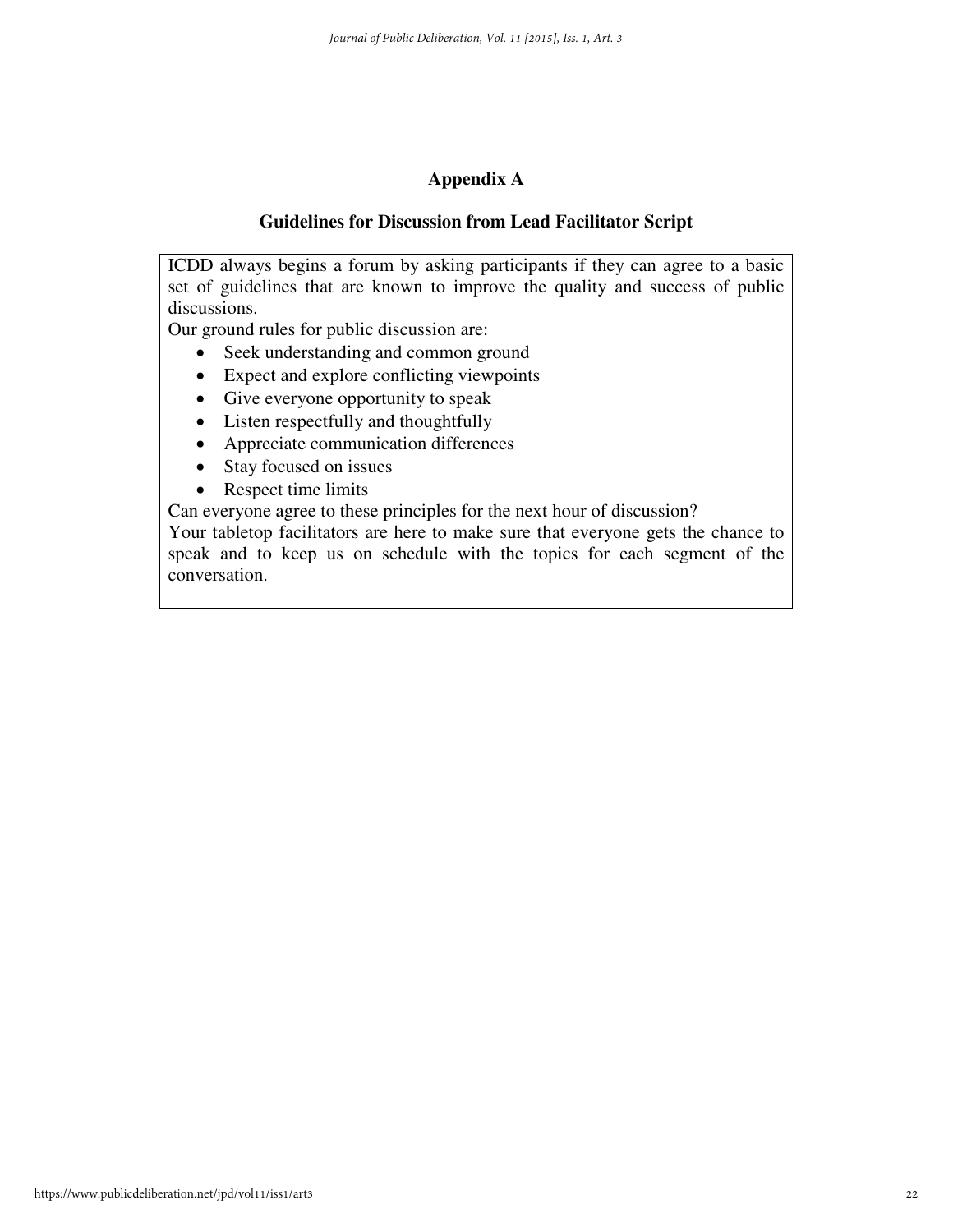# **Appendix B**

# **Coding scheme**

*Justification Rationality*. Participants are expected to provide justification for their claims and propositions. In this study a "claim" is a participant's statement describing the world as it is (e.g. "X exists" or "X causes Y"), while a "proposition" is a statement expressing policy proposals to issue resolution. Justification Rationality is broken down into the following four levels.

- (0) No justification: A claim/proposition X is made but no reason Y is offered.
- (1) Inferior justification: A claim/proposition X is made along with additional statement(s) Y that do not clearly present a justification of X (such as illustrative, rather than supportive statements).
- (2) Qualified justification: A claim/proposition X is made along with a single reason Y for X.
- (3) Sophisticated justification: A claim/proposition X is made along with at least two complete reasons Y and Z, or one reason Y is developed in-depth.

*Common Good Orientation.* Participants are expected to cast their positions in terms of the common good rather than in terms of narrow self-interest, or group/constituency interests. This is indicated by utterances that include:

- (0) Explicit statement(s) concerning self-interest or a particular group interest: Someone or some group has a vested interest in the outcome of the deliberation.
- (1) Neutral statement(s): A morally neutral justification is provided; there are no specific references to self or group interests, or to the common good.
- (2) Explicit statement(s) of the common good: Some mention of the greatest good for the greatest number of people or helping the most disadvantaged in society is made explicit.

*Constructive Politics.* Participants are expected to strive for a degree of consensus by providing alternative or mediating proposal.

- (0) Positional politics: A speaker maintains original position with no attempt at compromise, reconciliation, or consensus building.
- (1) Alternative proposal: A speaker states a proposition that is alternative to his/her original proposition.
- (2) Mediating proposal: A speaker states a proposition that mediates between prior propositions.